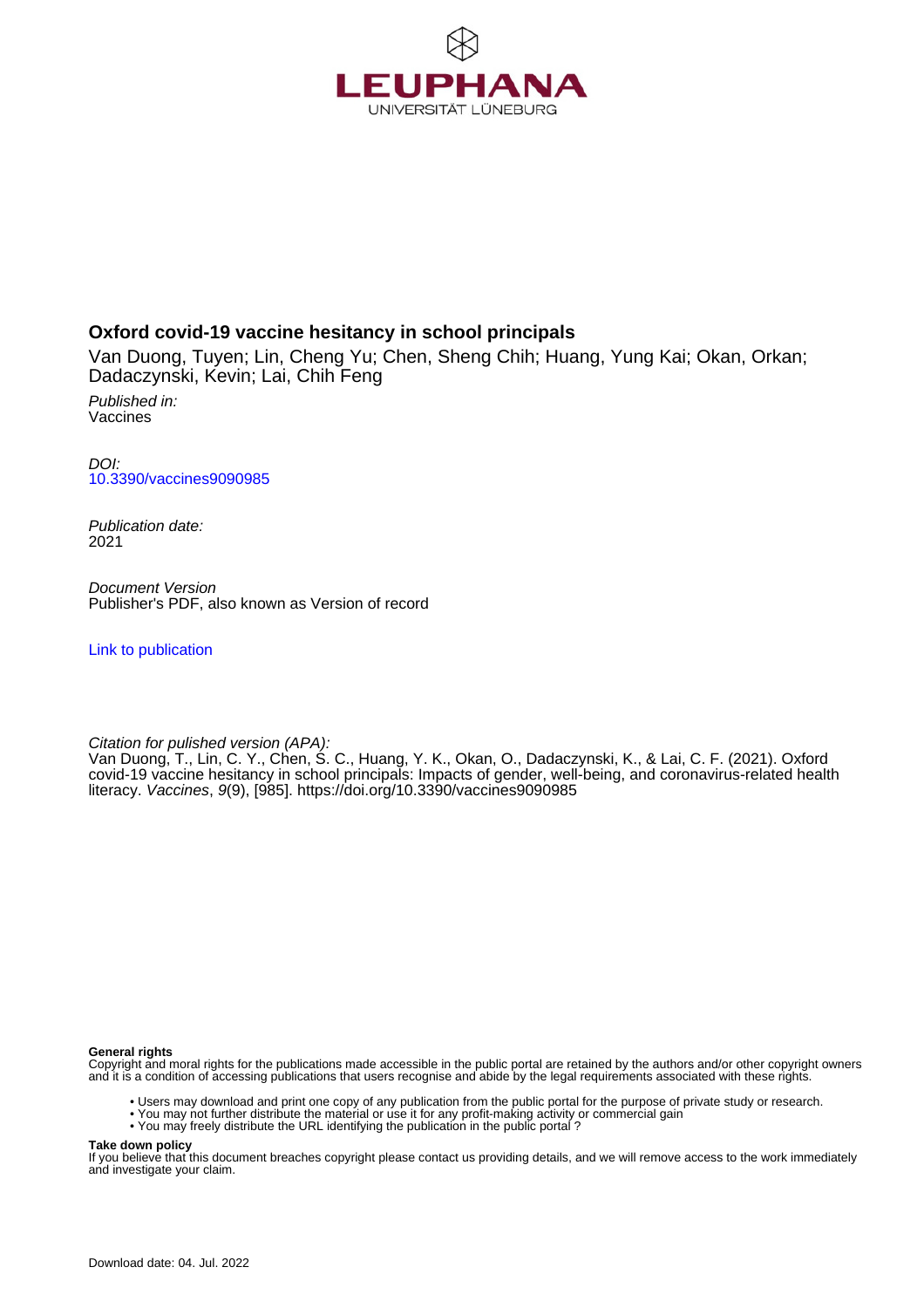

*Article*



# **Oxford COVID-19 Vaccine Hesitancy in School Principals: Impacts of Gender, Well-Being, and Coronavirus-Related Health Literacy**

**Tuyen Van Duong <sup>1</sup> [,](https://orcid.org/0000-0002-2287-0723) Cheng-Yu Lin <sup>2</sup> [,](https://orcid.org/0000-0001-9315-2190) Sheng-Chih Chen <sup>3</sup> [,](https://orcid.org/0000-0003-1550-5418) Yung-Kai Huang <sup>4</sup> [,](https://orcid.org/0000-0002-4467-0300) Orkan Okan <sup>5</sup> [,](https://orcid.org/0000-0003-1714-4783) Kevin Dadaczynski 6,[7](https://orcid.org/0000-0002-7367-5362) and Chih-Feng Lai 8,[\\*](https://orcid.org/0000-0003-1007-097X)**

- <sup>1</sup> School of Nutrition and Health Sciences, Taipei Medical University, Taipei 110-31, Taiwan; tvduong@tmu.edu.tw
- <sup>2</sup> Department of Radio, Television & Film, Shih Hsin University, Taipei 116-42, Taiwan; cyou.lin@msa.hinet.net<br><sup>3</sup> Master's Program of Digital Content and Technologies. College of Communication <sup>3</sup> Master's Program of Digital Content and Technologies, College of Communication,
	- National Chengchi University, Taipei 116-05, Taiwan; scchen@nccu.edu.tw
- <sup>4</sup> Department of Oral Hygiene, College of Dental Medicine, Kaohsiung Medical University, Kaohsiung 807-08, Taiwan; ykhuang@kmu.edu.tw
- 5 Interdisciplinary Centre for Health Literacy Research, Faculty of Educational Science, Bielefeld University, 33615 Bielefeld, Germany; orkan.okan@uni-bielefeld.de
- <sup>6</sup> Public Health Centre Fulda, Fulda University of Applied Sciences, 36037 Fulda, Germany; kevin.dadaczynski@pg.hs-fulda.de
- 7 Center for Applied Health Science, Leuphana University Lueneburg, 21335 Lueneburg, Germany<br>8 Department of Education National Taichung University of Education Taichung 403.06 Taiwan
	- Department of Education, National Taichung University of Education, Taichung 403-06, Taiwan
	- **\*** Correspondence: cflai@mail.ntcu.edu.tw; Tel.: +886-4-22183057

**Abstract:** Purposes: To explore the associated factors of COVID-19 vaccine hesitancy and examine psychometric properties of the coronavirus-related health literacy questionnaire (HLS-COVID-Q22) and Oxford COVID-19 Vaccine Hesitancy questionnaire. Methods: An online survey was conducted from 23 June to 16 July 2021 on 387 school principals across Taiwan. Data collection included sociodemographic characteristics, information related to work, physical and mental health, COVID-19 related perceptions, sense of coherence, coronavirus-related health literacy, and vaccine hesitancy. Principal component analysis, correlation analysis, linear regression models were used for validating HLS-COVID-Q22, Oxford COVID-19 Vaccine Hesitancy, and examining the associations. Results: HLS-COVID-Q22 and Oxford COVID-19 Vaccine Hesitancy were found with satisfactory construct validity (items loaded on one component with factor loading values range 0.57 to 0.81, and 0.51 to 0.78), satisfactory convergent validity (item-scale correlations range 0.60 to 0.79, and 0.65 to 0.74), high internal consistency (Cronbach's alpha = 0.96 and 0.90), and without floor or ceiling effects (percentages of possibly lowest score and highest score <15%), respectively. Low scores of vaccine hesitancy were found in male principals (regression coefficient, B, -0.69; 95% confidence interval, 95%CI, −1.29, −0.10; *p* = 0.023), principals with better well-being (B, −0.25; 95%CI, −0.47, −0.03; *p* = 0.029), and higher HLS-COVID-Q22 (B, −1.22; 95%CI, −1.89, −0.54; *p* < 0.001). Conclusions: HLS-COVID-Q22 and Oxford COVID-19 Vaccine Hesitancy were valid and reliable tools. Male principals and those with better well-being, and higher health literacy had a lower level of vaccine hesitancy. Improving principals' health literacy and well-being is suggested to be a strategic approach to increase vaccine acceptance for themselves, their staff, and students.

**Keywords:** COVID-19; coronavirus-related health literacy; Oxford COVID-19 vaccine hesitancy; gender; well-being; depression; school principal; employer; Taiwan

# **1. Introduction**

Vaccines against the severe acute respiratory syndrome coronavirus 2 (SARS-CoV-2) infection have been successfully developed with no significantly serious side effects



**Citation:** Duong, T.V.; Lin, C.-Y.; Chen, S.-C.; Huang, Y.-K.; Okan, O.; Dadaczynski, K.; Lai, C.-F. Oxford COVID-19 Vaccine Hesitancy in School Principals: Impacts of Gender, Well-Being, and Coronavirus-Related Health Literacy. *Vaccines* **2021**, *9*, 985. [https://doi.org/10.3390/](https://doi.org/10.3390/vaccines9090985) [vaccines9090985](https://doi.org/10.3390/vaccines9090985)

Academic Editors: Efrat Neter and Karen Morgan

Received: 6 August 2021 Accepted: 30 August 2021 Published: 3 September 2021

**Publisher's Note:** MDPI stays neutral with regard to jurisdictional claims in published maps and institutional affiliations.



**Copyright:** © 2021 by the authors. Licensee MDPI, Basel, Switzerland. This article is an open access article distributed under the terms and conditions of the Creative Commons Attribution (CC BY) license (https:/[/](https://creativecommons.org/licenses/by/4.0/) [creativecommons.org/licenses/by/](https://creativecommons.org/licenses/by/4.0/)  $4.0/$ ).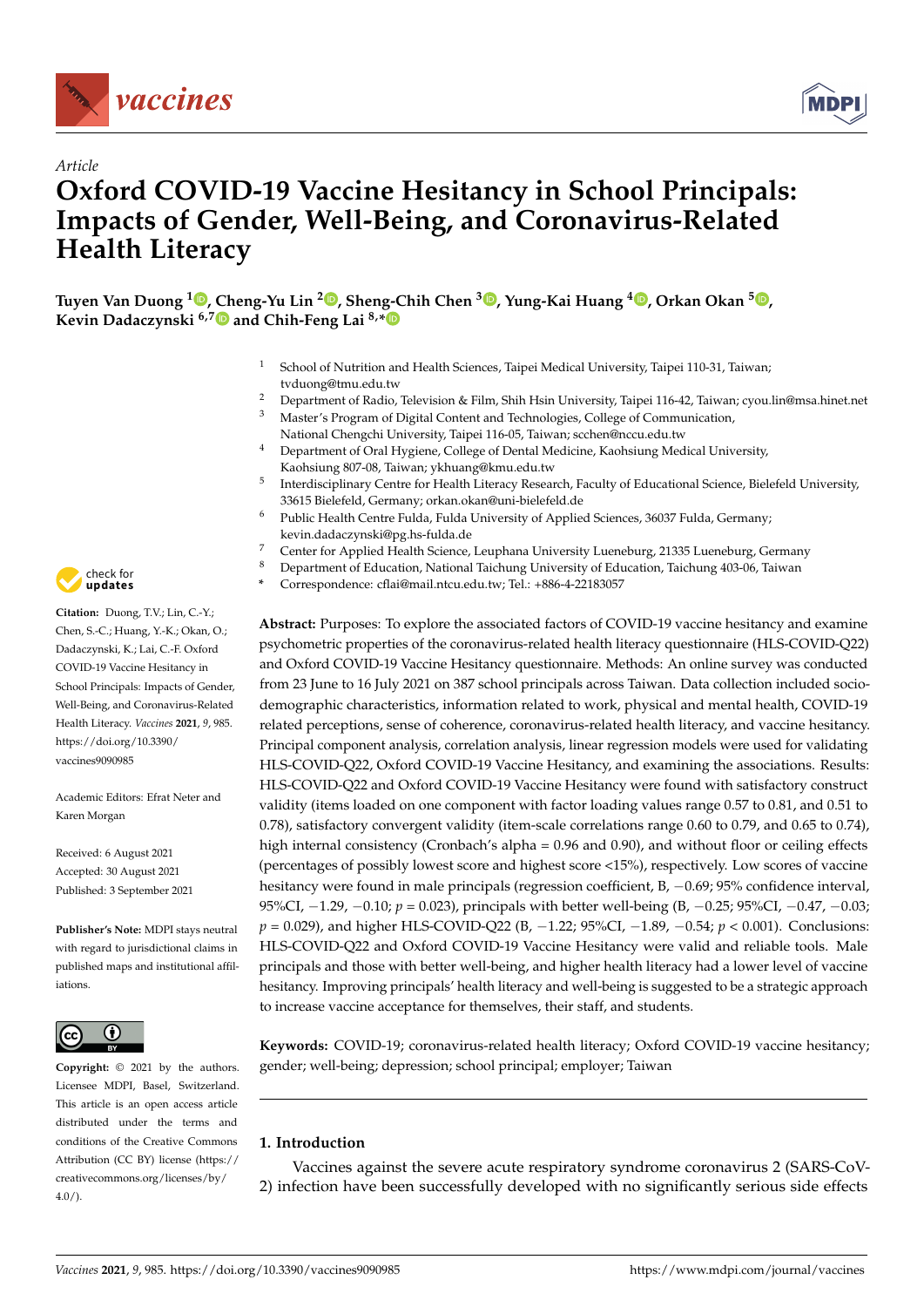identified [\[1](#page-12-0)[–4\]](#page-12-1). Several new vaccines have been successfully developed and more are to be developed [\[4](#page-12-1)[,5\]](#page-12-2). However, hesitancy for COVID-19 vaccines was higher than for other vaccines [\[6,](#page-12-3)[7\]](#page-12-4), and the vaccine hesitancy in the public has been a great concern to fight COVID-19 [\[8](#page-12-5)[–11\]](#page-12-6). Therefore, improving public acceptance and confidence to get vaccinated is critically important [\[12–](#page-12-7)[14\]](#page-12-8).

A global survey has shown that 61.4% of respondents would accept their employers' recommendation to take a COVID-19 vaccine [\[14\]](#page-12-8). Women were more likely vaccinated as recommended by their employers in Brazil and the United States, while men were more likely to follow their employer's suggestion in India and South Korea [\[15\]](#page-12-9). In addition, in a study involving 1007 Austrians, lack of trust in the government was found to be linked to hesitancy toward a COVID-19 vaccine [\[16\]](#page-12-10). Therefore, understanding the leaders' perception toward the COVID-19 vaccine and associated factors could help to increase the vaccination willingness and uptake of employees and communities.

The hesitancy to get vaccinated against SARS-CoV-2 was associated with health literacy in the general population [\[17\]](#page-12-11). Health literacy also plays an important role in controlling the pandemic and infodemic [\[18\]](#page-12-12). However, it was underestimated amidst the COVID-19 pandemic [\[19\]](#page-12-13). The valid coronavirus-related health literacy questionnaire (HLS-COVID-Q22) was developed to evaluate people's ability to access, understand, appraise, and apply health-related information in the context of the COVID-19 pandemic [\[20\]](#page-12-14). The Oxford COVID-19 Vaccine Hesitancy questionnaire was developed to assess the willingness to take an approved COVID-19 vaccine [\[13\]](#page-12-15). The sum score of 7 items was used for analysis and interpretation [\[13\]](#page-12-15), instead of using only one question and categorical values in other studies [\[10](#page-12-16)[,21–](#page-12-17)[24\]](#page-12-18).

Hesitancy for COVID-19 vaccines was investigated in general populations [\[10\]](#page-12-16), health care workers [\[25–](#page-12-19)[30\]](#page-13-0), students [\[31–](#page-13-1)[35\]](#page-13-2), and school teachers [\[36](#page-13-3)[,37\]](#page-13-4). However, there is no study investigating vaccine hesitancy in school principals who are at the frontline of all school matters and may have an influence on their staff and student's perceptions and behaviors. Therefore, we conducted an online survey of school leaders to explore factors associated with COVID-19 vaccine hesitancy, and to examine psychometric properties of the HLS-COVID-Q22 questionnaire and the Oxford COVID-19 Vaccine Hesitancy questionnaire.

#### **2. Materials and Methods**

#### *2.1. Study Design and Data Collection*

An online survey was conducted on school principals across Taiwan from 23 June to 16 July 2021, as a part of an international COVID-HL research network on school principals [\[38\]](#page-13-5). The Ministry of Education and local government agents were contacted to post the online survey web-link on the Principals' Line group (for internal communications among principals). In addition, the National Association of Primary and Secondary Principals was contacted to post the online survey web-link in the member Line group (for internal communications among the head of City or County Association of Primary and Secondary Principals). The heads then announced the online survey web-link in their Principals' Line group. We also used Messengers, Facebook, and Email to invite school principals at all levels in our network to fill the online survey. It took about 20–30 min to complete the survey. The data were coded and analyzed anonymously.

# *2.2. Sampling and Sample Size*

A network sampling technique was used to recruit the study participants. The calculated sample size was 341 as estimated using the G Power software version 3.1.9.7 for Windows [\[39\]](#page-13-6), with type I error of 0.05, effect size of 0.1, power of 0.95, and 23 potential predictors in multiple linear regression. In this study, we recruited 413 principals from 3909 schools [\[40\]](#page-13-7), including 260 from primary school (out of 2631), 84 from junior high school (out of 737), 60 from senior high school and vocational school (out of 513), 9 from school for special children (out of 28). The final sample of 387 principals was used for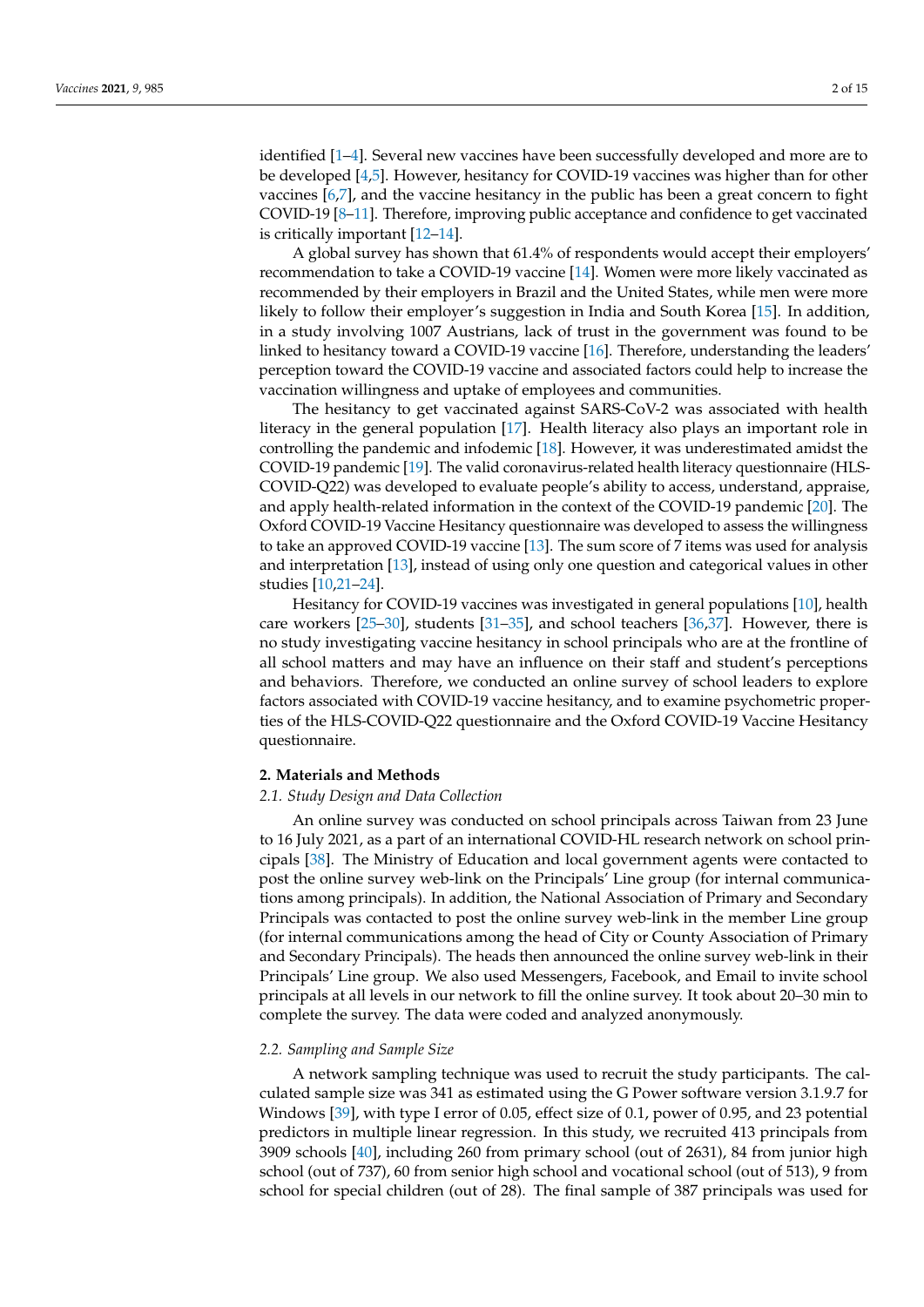analysis after excluding 26 outliers. The distribution of the study sample and the total school principals by different locations (north, center, south, east, and outlying islands) and school types (primary school, junior high school, senior high school and vocational school, and school for special children) is presented in Supplementary Material, Table S1. The study sample can be considered representative of the school principal population in Taiwan.

#### *2.3. Instruments and Measurements*

The Chinese version of questionnaires was used in this survey including sociodemographic factors, work-related factors, physical and mental health-related factors, COVID-19 related perceptions, sense of coherence, coronavirus-related health literacy, and Oxford COVID-19 vaccine hesitancy.

#### 2.3.1. Sociodemographic Factors

We assessed the basic information, including age (year), gender (female vs. male), school types (primary school, junior high school, senior high school or vocational school, school for special children), school locations (north, center, south, east, outlying islands), school size ( $\leq$ 12 classes, 13–24 classes, 25–48 classes,  $\geq$ 49 classes), according to the regulations of Ministry of Education in Taiwan [\[41\]](#page-13-8).

#### 2.3.2. Work-Related Factors

School principals were asked whether they were still involved in teaching or not, weekly working hours, and the changes in working hours as compared to that before the COVID-19 pandemic.

#### 2.3.3. Physical and Mental Health-Related Factors

The school principals were asked about their general health status on a 5-point Likert scale from "very bad" to "very good" and dichotomized into "Very bad or bad or moderate" vs. "Good or very good" for analysis. Next, they were asked about the chronic health conditions (no vs. yes), and physical limitations due to chronic conditions (not limited vs. limited).

The symptoms that were similar to COVID-19, or suspected COVID-19 symptoms (S-COVID-19-S) were assessed [\[42\]](#page-13-9), including fever, cough, and dyspnea, myalgia, fatigue, sputum production, confusion, headache, sore throat, rhinorrhea, chest pain, hemoptysis, diarrhea, and nausea/vomiting. The participants were divided into two groups (with and without S-COVID-19-S), based on their responses.

The level of fear was assessed using the fear of COVID-19 scale (FCoV-19S) [\[43\]](#page-13-10) which was validated and used in Taiwan [\[44](#page-13-11)[–46\]](#page-13-12). School principals responded to 7 items on a 5-point Likert scale from 1 = strongly disagree to 5 = strongly agree. The sum scores range from 7 to 35, with a higher score indicating a greater fear. The Cronbach's alpha value in the current study was 0.90.

Stress was assessed using the 10-item perceived stress scale (PSS-10) that was widely used in international studies [\[47](#page-13-13)[–49\]](#page-13-14). The tool was also validated and used in the Taiwanese context [\[50,](#page-13-15)[51\]](#page-13-16), and in the hospital staff during the COVID-19 pandemic [\[52\]](#page-13-17). School principals responded to each item on a 5-point Likert scale from  $0 =$  never to  $4 =$  very often. The score of items 4, 5, 7, 8 were reversed. The total scores range from 0 to 40, with a higher score representing higher perceived stress. The Cronbach's alpha value for the overall scale in the current study was 0.80.

Subjective well-being was assessed using the WHO-5 well-being index with 5 items [\[53\]](#page-14-0), which has been widely used across 35 countries [\[54\]](#page-14-1). The tool was validated and used in the Taiwanese context [\[55–](#page-14-2)[57\]](#page-14-3). Respondents answered the questions on the 6-point Likert scale from  $0 = at$  no time to  $5 = all$  of the time. The final score (range  $0-100$ ) was calculated using the total raw score (range 0–25) multiplied by 4, with 0 reflecting the worst well-being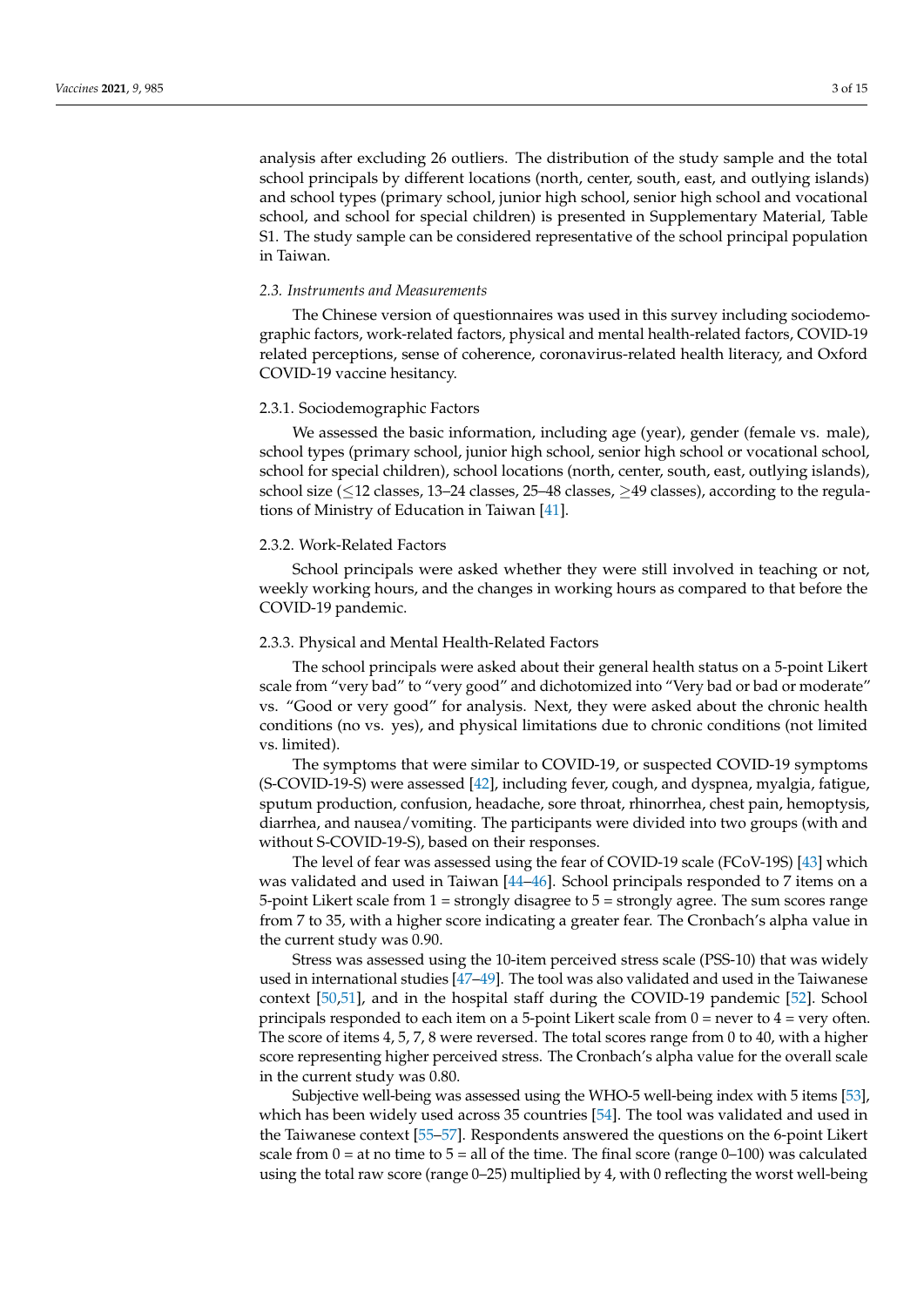and 100 reflecting the best well-being. The Cronbach's alpha value in the current study was 0.92.

## 2.3.4. COVID-19 Related Perceptions

The school principals were asked about the levels of informing on COVID-19 related information "*How well informed do you feel about the COVID-19 related information?*" with 5-point responses ranging from "insufficiently informed" to "very well informed", and levels of confusion due to COVID-19 related information "*How much confusion do you feel about COVID-19 related information?*" with 4-point responses ranging from "not at all confused" to "very confused" [\[20\]](#page-12-14). The response options were dichotomized into "Insufficient/poor/fine informed" vs. "Well or very well informed", and "Not at all or little confused" vs. "Quite or very confused", for analysis, respectively.

The perceived COVID-19 threat was assessed using two questions, including "*How concerned are you that you or a family member could get infected with coronavirus in the next 1 year?*" with 4-point responses ranging from "very concerned" to "not concerned at all", and "*How likely is it that you or a family member could get infected with coronavirus in the next 1 year?*" with 4-point responses ranging from "very likely" to "definitely not" [\[23\]](#page-12-20). The response options were dichotomized into "Slightly concerned/not concerned at all" vs. "Very concerned/concerned", and "Not likely/definitely not" vs. "Very likely/somewhat likely" for analysis, respectively.

#### 2.3.5. Sense of Coherence

Sense of coherence (SOC) was assessed using the 9-item scale that was developed and validated in a previous study [\[58\]](#page-14-4). The original scale focuses on the work context (*How do you personally find your current job and work situation in general?*) [\[58\]](#page-14-4). This tool was adapted to assess the general living situation amidst the COVID-19 pandemic in the Chinese context [\[59\]](#page-14-5). Item response options ranged from 0 to 6. The responses of items 1,3,6,7,9 were reversed for calculating the overall score. The overall score was the average score of 9 items, with higher values indicating a higher SOC [\[58,](#page-14-4)[59\]](#page-14-5). The Cronbach's alpha value in the current study was 0.93.

#### 2.3.6. Coronavirus-Related Health Literacy

Coronavirus-related health literacy was measured using the HLS-COVID-Q22, which includes 22 items and was developed and validated in a previous study [\[20\]](#page-12-14). The tool was used to assess the participants' ability (difficulty or ease) to access, understand, appraise, and apply health-related information in the context of the COVID-19 pandemic [\[20\]](#page-12-14). Respondents answered the questions on a 4-point scale ranging from 1 = very difficult to  $2 =$  difficult,  $3 =$  easy, and  $4 =$  very easy. The average scores ranged from 1 to 4 with a higher score presenting a better coronavirus-related health literacy [\[20\]](#page-12-14).

#### 2.3.7. COVID-19 Vaccine Hesitancy

The COVID-19 vaccine hesitancy was assessed using the Oxford COVID-19 vaccine hesitancy scale with seven items that was validated in a previous study [\[13\]](#page-12-15). Each item with specific response options was used and coded from 1 to 5 [\[60\]](#page-14-6). A "don't know" option was excluded from scoring [\[13\]](#page-12-15). The sum scores ranged from 7 to 35 with higher scores with higher values indicating a higher level of vaccine hesitancy [\[12,](#page-12-7)[13\]](#page-12-15).

#### *2.4. Ethical Consideration*

This study was reviewed and approved by the Research Ethics Committee of National Chengchi University (IRB No. NCCU-REC-202106-I066). All participants were informed about the purposes and importance of the study and voluntarily took the survey.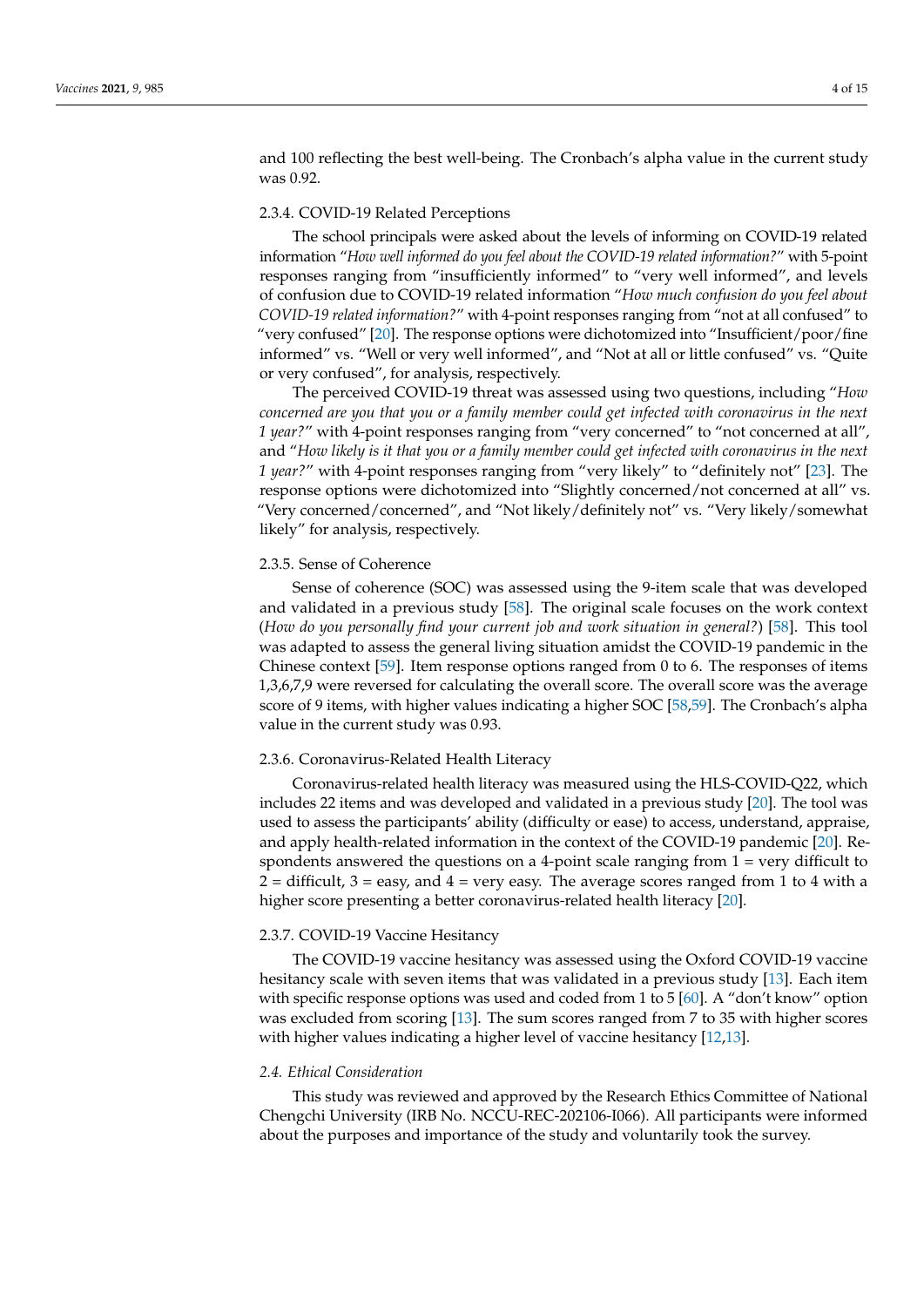# *2.5. Statistical Analysis*

Since the COVID-19 vaccine hesitancy was an outcome, its normal distribution was checked. The histogram, normal Q-Q plot, and box plot showed that the COVID-19 vaccine hesitancy scores were approximately normally distributed, with a skewness of 0.179  $(SE = 0.124)$  [\[61\]](#page-14-7). After excluded 26 outliners, the final sample for analysis was 387 school principals. The one-way ANOVA tests were performed to explore the distribution of COVID-19 vaccine hesitancy by different categories of independent variables.

# 2.5.1. Psychometric Properties of the HLS-COVID-Q22 and COVID-19 Vaccine Hesitancy

The construct validity was examined using the principal component analysis (PCA) with the oblique rotation (Promax) to evaluate the construct of the HLS-COVID-Q22 and COVID-19 Vaccine Hesitancy. The Kaiser-Meyer Olkin criterion and Bartlett's Test of Sphericity value were used to determine the sampling adequacy, and the suitability of the data for PCA, respectively [\[62\]](#page-14-8).

The correlations between scale and its items were checked using Spearman's correlation to assess the item-scale convergent validity [\[63,](#page-14-9)[64\]](#page-14-10).

Floor and ceiling effects were calculated using the percentages of participants with the possibly lowest score and highest score [\[65\]](#page-14-11).

The internal consistency of the HLS-COVID-Q22 and COVID-19 Vaccine Hesitancy were estimated using Cronbach's alpha test. A Cronbach's alpha value of ≥0.70 was designated for satisfactory reliability [\[66\]](#page-14-12).

# 2.5.2. Associated Factors of COVID-19 Vaccine Hesitancy

Associated factors of COVID-19 vaccine hesitancy were investigated using bivariate and multivariate linear regression models. To minimize residual effects of confounders, all the factors in the bivariate model were analyzed in the multivariate model [\[67\]](#page-14-13). The variance inflation factor (VIF) values were checked to detect multicollinearity. Data were analyzed using the IBM SPSS Version 20.0 for Windows (IBM Corp., Armonk, NY, USA). A *p*-value < 0.05 was set as the significance level.

# **3. Results**

#### *3.1. Study Participants' Characteristics*

A sample of 387 school principals was analyzed, the mean age was  $52.9 \pm 4.8$  years (ranged from 37 to 70), 64.9% were men, 27.4% were involved in teaching. Average working hours a week were  $48.9 \pm 14.9$ , 77.2% worked more than 40 h a week, 17.8% worked more than before the pandemic. The means of coronavirus-related health literacy and COVID-19 vaccine hesitancy were  $3.2 \pm 0.4$  and  $11.2 \pm 2.7$ , respectively (Table [1\)](#page-6-0).

**Table 1.** School principals' characteristics, their works, health, COVID-19 related information and health literacy, sense of coherence, and vaccine hesitancy.

| <b>Variables</b>                         | Total $(n = 387)$  | <b>COVID-19 Vaccine</b><br>Hesitancy |                |
|------------------------------------------|--------------------|--------------------------------------|----------------|
|                                          | $n\left(\%\right)$ | Mean $\pm$ SD                        | $p$ -Value $*$ |
| Age, mean $\pm$ SD, 37–70 years          | $52.9 \pm 4.8$     |                                      |                |
| Gender                                   |                    |                                      | 0.011          |
| Women                                    | 136(35.1)          | $11.7 \pm 2.8$                       |                |
| Men                                      | 251 (64.9)         | $11.0 \pm 2.6$                       |                |
| School type                              |                    |                                      | 0.020          |
| Primary school                           | 243 (62.8)         | $11.1 \pm 2.7$                       |                |
| Junior high school                       | 77 (19.9)          | $12.0 \pm 2.7$                       |                |
| Senior high school and vocational school | 58 (15.0)          | $10.7 \pm 2.5$                       |                |
| School for special children              | 9(2.3)             | $12.1 \pm 2.5$                       |                |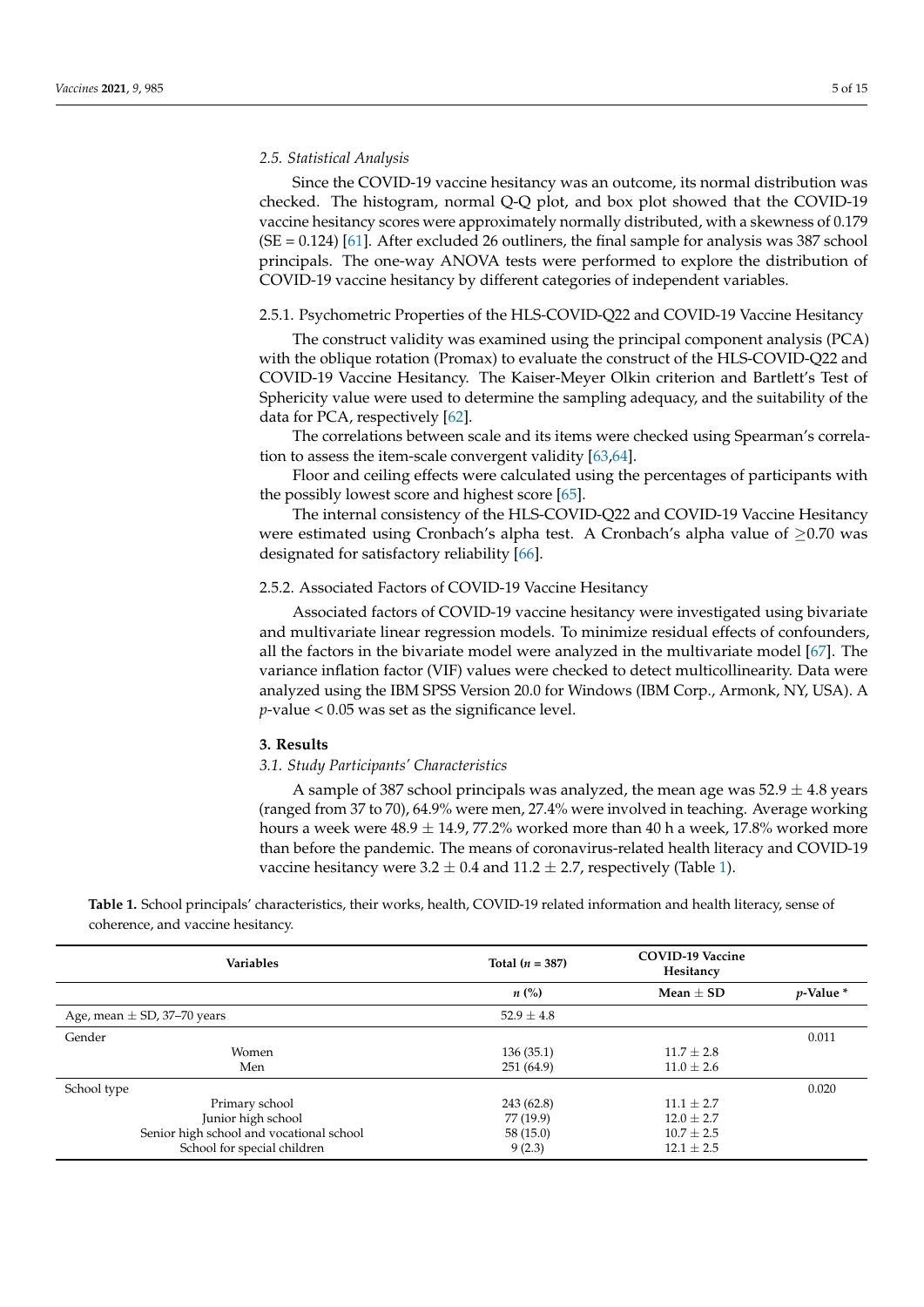<span id="page-6-0"></span>

| Variables                                              | Total $(n = 387)$  | <b>COVID-19 Vaccine</b><br>Hesitancy |              |
|--------------------------------------------------------|--------------------|--------------------------------------|--------------|
|                                                        | $n\left(\%\right)$ | $Mean + SD$                          | $p$ -Value * |
| School location                                        |                    |                                      | 0.359        |
| North                                                  | 117 (30.2)         | $11.3 \pm 2.7$                       |              |
| Center                                                 | 127 (32.8)         | $11.0 \pm 2.6$                       |              |
| South                                                  | 80(20.7)           | $11.5 \pm 2.8$                       |              |
| East                                                   | 38 (9.8)           | $11.6 \pm 2.5$                       |              |
| Outlying islands                                       | 25(6.5)            | $10.6 \pm 2.4$                       |              |
| School Size                                            |                    |                                      | 0.221        |
| $<$ 12 classes                                         | 142 (36.7)         | $11.5\pm2.8$                         |              |
| 13-24 classes                                          | 71(18.3)           | $11.3 \pm 2.7$                       |              |
| 25-48 classes                                          | 98 (25.3)          | $10.8 \pm 2.7$                       |              |
| >49 classes                                            | 76 (19.7)          | $11.2 \pm 2.4$                       |              |
| Involving teaching                                     |                    |                                      | 0.341        |
| No                                                     | 281 (72.6)         | $11.3 \pm 2.7$                       |              |
| Yes                                                    | 106 (27.4)         | $11.0 \pm 2.7$                       |              |
| Weekly working hours, mean $\pm$ SD                    | $48.9 \pm 14.9$    |                                      | 0.857        |
| <40 h                                                  | 32(8.3)            | $11.0 \pm 3.1$                       |              |
| 40h                                                    | 56 (14.5)          | $11.3 \pm 2.6$                       |              |
| >40 h                                                  | 299 (77.2)         | $11.2 \pm 2.6$                       |              |
| Weekly working hours changes                           |                    |                                      | 0.745        |
| Less than before the pandemic                          | 113 (29.2)         | $11.4 \pm 2.7$                       |              |
| About the same                                         | 205(53.0)          | $11.1 \pm 2.6$                       |              |
| More than before the pandemic                          | 69 (17.8)          | $11.2 \pm 2.8$                       |              |
| General health status                                  |                    |                                      | 0.024        |
| Very bad or bad or moderate                            | 155(40.1)          | $11.6 \pm 2.6$                       |              |
| Good or very good                                      | 232 (69.9)         | $11.0 \pm 2.7$                       |              |
| Chronic health conditions                              |                    |                                      | 0.583        |
| No                                                     | 237(61.2)          | $11.2 \pm 2.8$                       |              |
| Yes                                                    | 150 (38.8)         | $11.3 \pm 2.7$                       |              |
| Physical limitation due to chronic conditions          |                    |                                      | 0.725        |
| Not limited                                            | 279 (72.1)         | $11.2 \pm 2.6$                       |              |
| Limited                                                | 108 (27.9)         | $12.3 \pm 2.7$                       |              |
| S-COVID-19-S                                           |                    |                                      | 0.552        |
| No                                                     | 246 (63.6)         | $11.2 \pm 2.7$                       |              |
| Yes                                                    | 141 (36.4)         | $11.3 \pm 2.5$                       |              |
| FCoV-19S                                               | $17.5 \pm 5.3$     |                                      |              |
| Perceived stress, mean $\pm$ SD                        | $12.7 \pm 4.5$     |                                      |              |
|                                                        | $69.5 \pm 15.4$    |                                      |              |
| WHO-5 Wellbeing Index, mean $\pm$ SD                   |                    |                                      |              |
| Level of informing on COVID-19 related information     |                    |                                      | 0.246        |
| Insufficient/poor/fine informed                        | 44(11.4)           | $11.7 \pm 3.3$                       |              |
| Well or very well informed                             | 343 (88.6)         | $11.2 \pm 2.6$                       |              |
| Level of confusion due to COVID-19 related information |                    |                                      | 0.187        |
| Not at all or little confused                          | 351 (90.7)         | $11.2 \pm 2.6$                       |              |
| Quite or very confused                                 | 36(9.3)            | $11.8 \pm 3.3$                       |              |
| Level of concern about getting infected                |                    |                                      | 0.893        |
| Slightly concerned/not concerned at all                | 129(33.3)          | $11.2 \pm 2.6$                       |              |
| Very concerned/concerned                               | 258 (66.7)         | $11.2 \pm 2.7$                       |              |
| Perceived likelihood of getting infected               |                    |                                      | 0.849        |
| Not likely/definitely not                              | 159(41.1)          | $11.2 \pm 2.7$                       |              |
| Very likely/somewhat likely                            | 228 (58.9)         | $11.2 \pm 2.7$                       |              |
| Sense of coherence, mean $\pm$ SD                      | $4.2\pm1.1$        |                                      |              |
| Coronavirus-related HL, mean $\pm$ SD                  | $3.2 \pm 0.4$      |                                      |              |
| Vaccine Hesitancy, mean $\pm$ SD                       | $11.2 \pm 2.7$     |                                      |              |
|                                                        |                    |                                      |              |

**Table 1.** *Cont.*

Abbreviations: COVID-19, coronavirus disease 2019; SD, standard deviation; S-COVID-19-S, suspected COVID-19 symptoms; FCoV-19S, fear of COVID-19; WHO, world health organization; HL, health literacy. \* Results of one-way ANOVA test.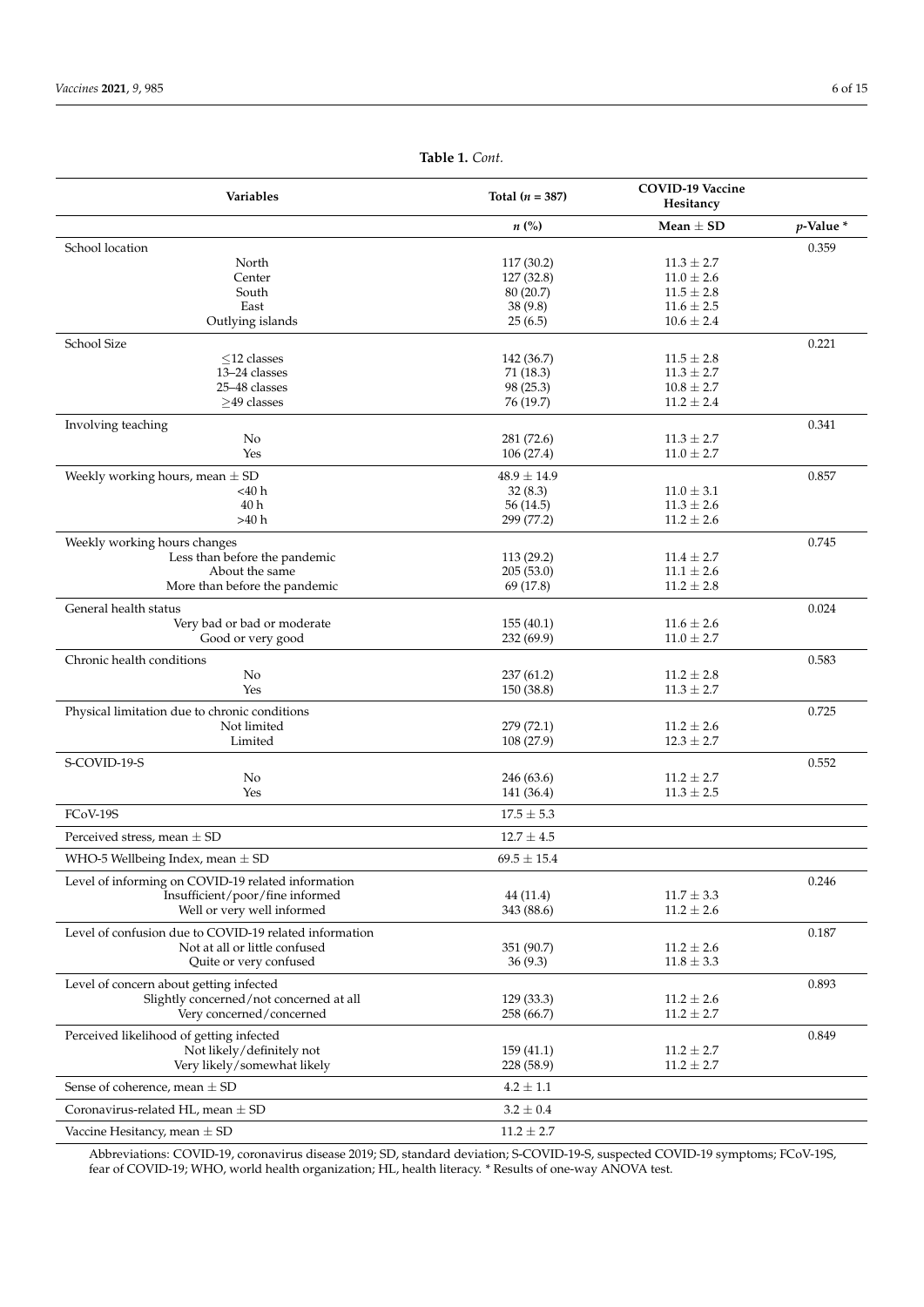# *3.2. Psychometric Properties of HLS-COVID-Q22 and COVID-19 Vaccine Hesitancy*

The KMO values of HLS-COVID-Q22 and COVID-19 Vaccine Hesitancy were 0.95, and 0.85 indicating sample adequacy  $(≥0.6)$  [\[62\]](#page-14-8). Bartlett's Test of Sphericity values of HLS-COVID-Q22 and COVID-19 Vaccine Hesitancy were <0.001, which determined the suitability of the data for PCA [\[62\]](#page-14-8). Twenty-two items of the HLS-COVID-Q22, and 7 items of COVID-19 Vaccine Hesitancy were strongly loaded on one component each and explained 52.3%, and 49.4% of the scale variance, respectively. The HLS-COVID-Q22 items' and COVID-19 Vaccine Hesitancy items' factor loading values ranged from 0.57 to 0.81 (Table [2\)](#page-7-0), and 0.51 to 0.78 (Table [3\)](#page-8-0), respectively. This indicates a satisfactory construct validity [\[62\]](#page-14-8).

<span id="page-7-0"></span>**Table 2.** Construct, convergent, internal consistency, floor and ceiling effects of Coronavirus-related health literacy (*n* = 387).

|                                                                                                                                     | HLS-COVID-Q22       |
|-------------------------------------------------------------------------------------------------------------------------------------|---------------------|
| Factor loading values *                                                                                                             | Component 1         |
| 1. find information about the coronavirus on the internet?                                                                          | 0.57                |
| 2. find information on the internet about protective behaviors that can help to prevent infection with<br>the coronavirus?          | 0.66                |
| 3. find information in newspapers, magazines and on TV about behaviors that can help to prevent<br>infection with the corona-virus? | 0.64                |
| 4. find out information how to recognize if I am likely to be infected with the coronavirus?                                        | 0.72                |
| 5. find information on how to find professional help in case of coronavirus infection?                                              | 0.78                |
| 6. find information on how I much I am at risk for infection with coronavirus?                                                      | 0.75                |
| 7. understand your doctor's, pharmacist's or nurse's instructions on protective measures against<br>coronavirus infection?          | 0.71                |
| 8. understand recommendations of authorities regarding protective measures against coronavirus infection?                           | 0.67                |
| 9. understand advice from family members or friends regarding protective measures against<br>coronavirus infection?                 | 0.76                |
| 10. understand information in the media on how to protect myself against coronavirus infection?                                     | 0.72                |
| 11. understand risks of the coronavirus that I find on the internet?                                                                | 0.77                |
| 12. understand risks of the coronavirus that I find in newspapers, magazines or on TV?                                              | 0.77                |
| 13. judge if information on coronavirus and the coronavirus epidemic in the media is reliable?                                      | 0.73                |
| 14. judge which behaviors are associated with higher risk of coronavirus infection?                                                 | 0.77                |
| 15. judge what protective measures you can apply to prevent a coronavirus infection?                                                | 0.81                |
| 16. judge how much I am at risk for a coronavirus infection?                                                                        | 0.72                |
| 17. judge if I have been infected with coronavirus?                                                                                 | 0.60                |
| 18. decide how you can protect yourself from coronavirus infection based on information in the media?                               | 0.76                |
| 19. follow instructions from your doctor or pharmacist regarding how to handle the coronavirus situation?                           | 0.73                |
| 20. use information the doctor gives you to decide how to handle an infection with coronavirus?                                     | 0.73                |
| 21. use media information to decide how to handle an infection with coronavirus?                                                    | 0.77                |
| 22. to behave in a way to avoid infecting others?                                                                                   | 0.73                |
| Percentage of variance, %                                                                                                           | 52.3%               |
| Item-scale convergent validity, mean of Rho (range)                                                                                 | $0.72(0.60 - 0.79)$ |
| Internal consistency, Cronbach's alpha                                                                                              | 0.96                |
| Floor effects, %                                                                                                                    | 0.00                |
| Ceiling effect, %                                                                                                                   | 5.90                |

Abbreviations: HLS-COVID-Q22, coronavirus-related health literacy; Rho, Spearman's correlation coefficient. \* Principal component analysis using Promax rotation method.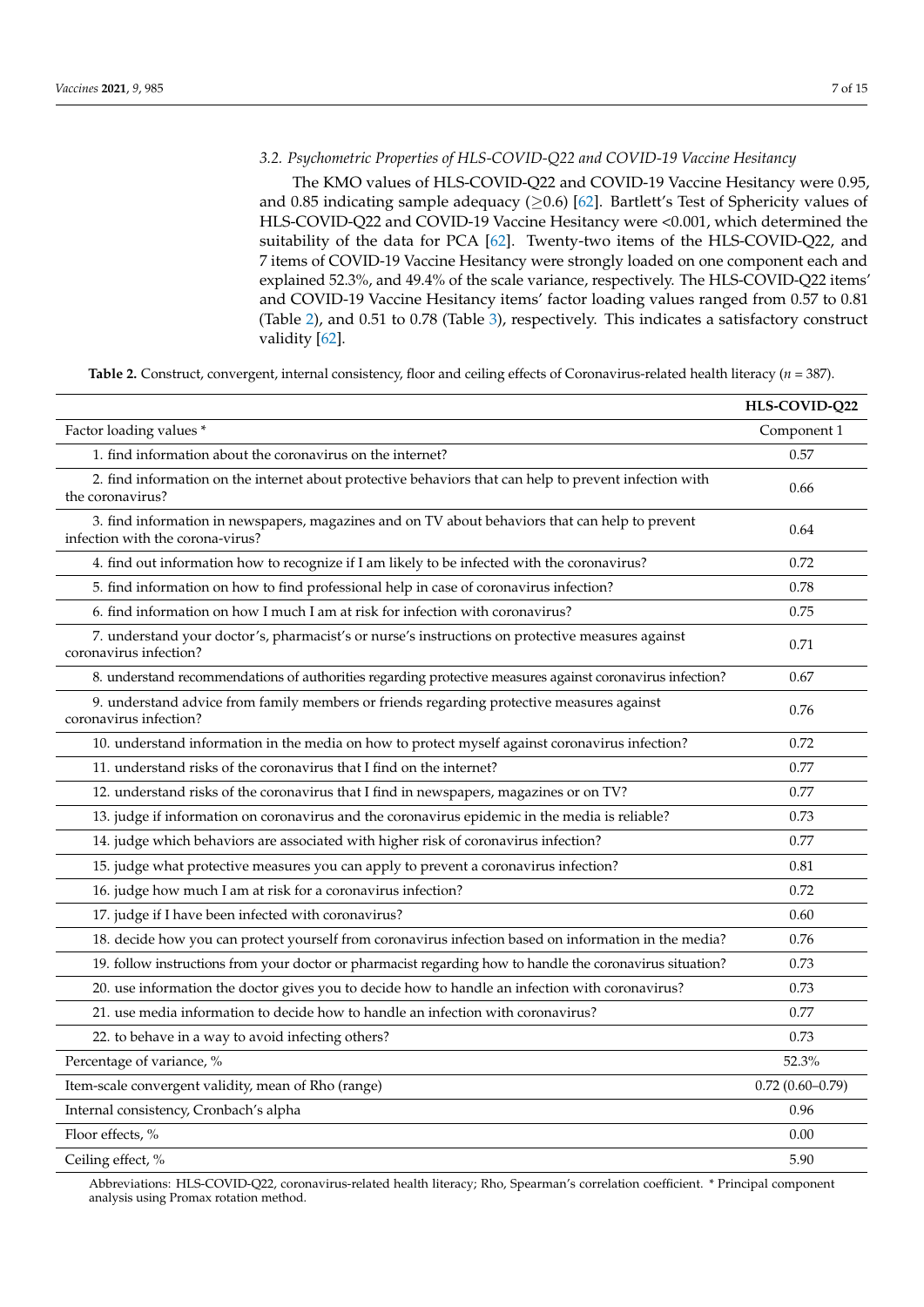<span id="page-8-0"></span>

|                                                                                      | COVID-19<br>Vaccine Hesitancy |
|--------------------------------------------------------------------------------------|-------------------------------|
| Factor loading values *                                                              | Component 1                   |
| 1. Would you take a COVID-19 vaccine if offered?                                     | 0.51                          |
| 2. If there is a COVID-19 vaccine available,                                         | 0.73                          |
| 3. I would describe my attitude towards receiving a COVID-19 vaccine as:             | 0.76                          |
| 4. If a COVID-19 vaccine was available at my local pharmacy, I would:                | 0.72                          |
| 5. If my family or friends were thinking of getting a COVID-19 vaccination, I would: | 0.72                          |
| 6. I would describe myself as:                                                       | 0.78                          |
| 7. Taking a COVID-19 vaccination is:                                                 | 0.66                          |
| Percentage of variance, %                                                            | 49.4%                         |
| Item-scale convergent validity, mean of Rho (range)                                  | $0.70(0.65 - 0.74)$           |
| Internal consistency, Cronbach's alpha                                               | 0.90                          |
| Floor effects, %                                                                     | 11.60                         |
| Ceiling effect, %                                                                    | 0.00                          |

**Table 3.** Construct, convergent, internal consistency, floor and ceiling effects of COVID-19 vaccine hesitancy (*n* = 387).

Abbreviations: COVID-19, coronavirus disease 2019; Rho, Spearman's correlation coefficient. \* Principal component analysis using Promax rotation method.

> The correlations between HLS-COVID-Q22 and COVID-19 Vaccine Hesitancy and their items ranged from 0.60 to 0.79 (Table [2\)](#page-7-0), and 0.65 to 0.74 (Table [3\)](#page-8-0), respectively, indicating satisfactory convergent validity [\[63](#page-14-9)[,64\]](#page-14-10). In addition, the Cronbach's alpha values for HLS-COVID-Q22 and COVID-19 Vaccine Hesitancy were 0.96 and 0.90 respectively, reflecting a high level of internal consistency. There were no significant floor and ceiling effects with proportions of the lowest potential response, and the highest potential response of less than 15% for HLS-COVID-Q22 (Table [2\)](#page-7-0), and COVID-19 Vaccine Hesitancy (Table [3\)](#page-8-0) [\[65\]](#page-14-11).

# *3.3. Associated Factors of COVID-19 Vaccine Hesitancy*

In the multivariate analysis, male school principals had lower scores of vaccine hesitancy (regression coefficient, B,  $-0.69$ ; 95% confidence interval, 95%CI,  $-1.29$ ,  $-0.10$ ;  $p = 0.023$ ) as compared to female respondents. Principals of junior high schools had higher scores of vaccine hesitancy (B, 0.75; 95%CI, 0.02, 1.47;  $p = 0.043$ ) as compared to those from primary schools. Respondents with higher scores of subjective well-being (a 10-score increment) had lower scores of vaccine hesitancy (B, −0.25; 95%CI, −0.47, −0.03; *p* = 0.029). Finally, school principals with higher HL scores had lower vaccine hesitancy scores (B,  $-1.22$ ; 95%CI,  $-1.89$ ,  $-0.54$ ;  $p < 0.001$ ; Table [4\)](#page-9-0). The adjusted R<sup>2</sup> = 0.138, the variance inflation factor (VIF) ranged 1.12 to 3.05, indicating no multicollinearity [\[62\]](#page-14-8).

**Table 4.** Associated factors of COVID-19 vaccine hesitancy via bivariate and multivariate linear regression analyses (*n* = 387).

|                                          | <b>COVID-19 Vaccine Hesitancy</b> |       |                      |       |
|------------------------------------------|-----------------------------------|-------|----------------------|-------|
| <b>Variables</b>                         | <b>Bivariate</b>                  |       | Multivariate         |       |
|                                          | <b>B</b> (95% CI)                 | n     | <b>B</b> (95% CI)    |       |
| Age                                      | $0.01 (-0.05, 0.06)$              | 0.789 | $0.01 (-0.05, 0.07)$ | 0.697 |
| Gender                                   |                                   |       |                      |       |
| Women                                    | Reference                         |       | Reference            |       |
| Men                                      | $-0.72(-1.27, -0.16)$             | 0.011 | $-0.69(-1.29,-0.10)$ | 0.023 |
| School type                              |                                   |       |                      |       |
| Primary school                           | Reference                         |       | Reference            |       |
| Junior high school                       | 0.89(0.21, 1.57)                  | 0.010 | 0.75(0.02, 1.47)     | 0.043 |
| Senior high school and vocational school | $-0.35(-1.10, 0.41)$              | 0.371 | $-0.14(-0.99, 0.71)$ | 0.744 |
| School for special children              | $1.04 (-0.72, 2.8)$               | 0.246 | $0.84(-0.97, 2.65)$  | 0.362 |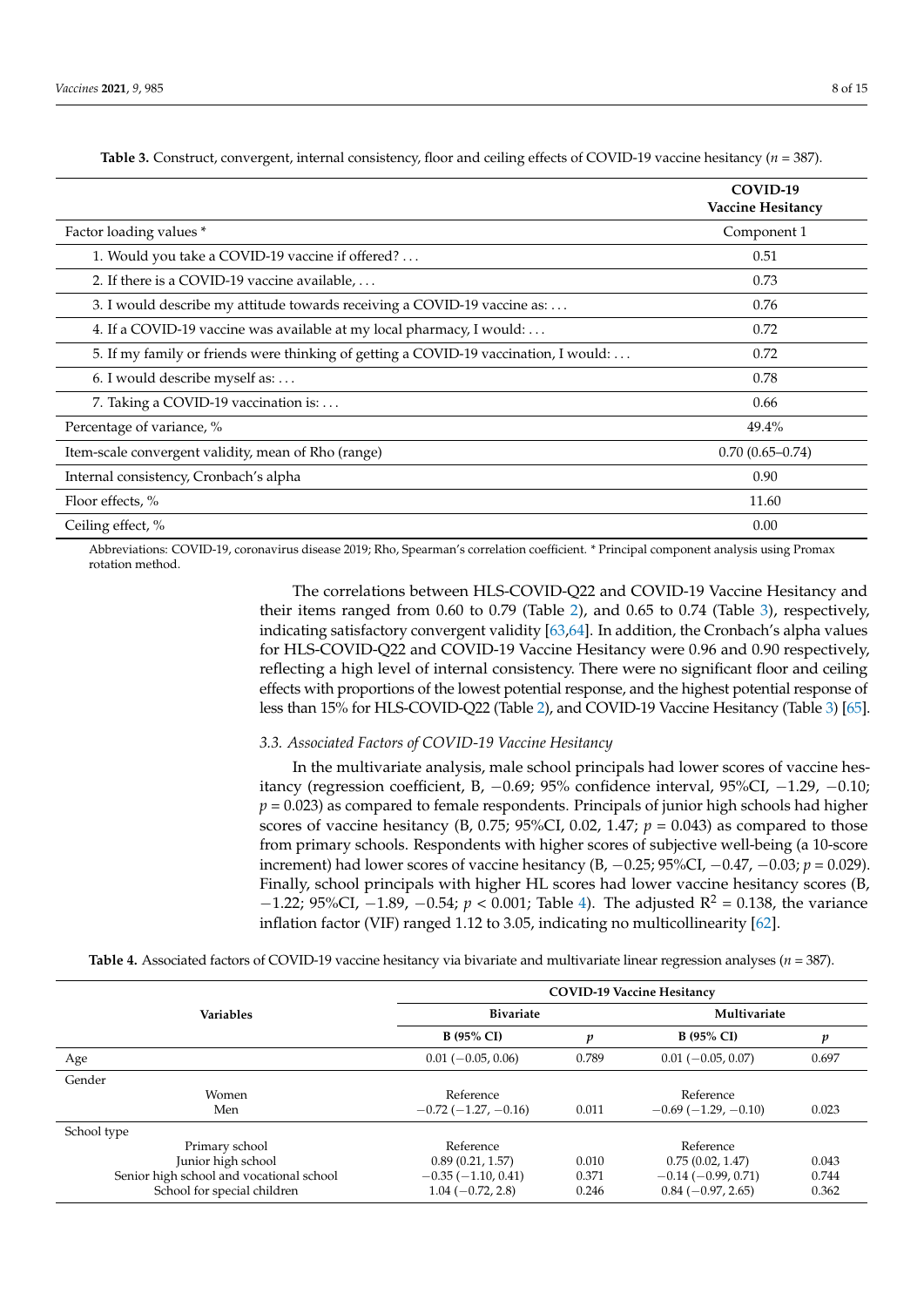<span id="page-9-0"></span>

|                                                                                    | <b>COVID-19 Vaccine Hesitancy</b>          |                  |                                   |         |  |
|------------------------------------------------------------------------------------|--------------------------------------------|------------------|-----------------------------------|---------|--|
| Variables                                                                          | <b>Bivariate</b>                           |                  | Multivariate                      |         |  |
|                                                                                    | B (95% CI)                                 | $\boldsymbol{p}$ | B (95% CI)                        | p       |  |
| School location                                                                    |                                            |                  |                                   |         |  |
| North                                                                              | Reference                                  |                  | Reference                         |         |  |
| Center                                                                             | $-0.33(-1.00, 0.34)$                       | 0.332            | $-0.43(-1.11, 0.26)$              | 0.226   |  |
| South                                                                              | $0.20 (-0.56, 0.96)$                       | 0.596            | $0.16 (-0.65, 0.96)$              | 0.700   |  |
| East                                                                               | $0.27(-0.71, 1.25)$                        | 0.586            | $0.13 (-0.92, 1.17)$              | 0.810   |  |
| Outlying islands                                                                   | $-0.75(-1.90, 0.41)$                       | 0.204            | $-0.68(-1.88, 0.52)$              | 0.265   |  |
| School Size                                                                        |                                            |                  |                                   |         |  |
| $\leq$ 12 classes                                                                  | Reference                                  |                  | Reference                         |         |  |
| 13-24 classes                                                                      | $-0.15(-0.91, 0.61)$                       | 0.702            | $-0.20$ ( $-0.99$ , 0.59)         | 0.622   |  |
| 25-48 classes                                                                      | $-0.72(-1.41,-0.03)$                       | 0.040            | $-0.67(-1.44, 0.09)$              | 0.085   |  |
| $>49$ classes                                                                      | $-0.29(-1.03, 0.45)$                       | 0.446            | $-0.19(-1.06, 0.68)$              | 0.671   |  |
| Involving teaching                                                                 |                                            |                  |                                   |         |  |
| No                                                                                 | Reference                                  |                  | Reference                         |         |  |
| Yes                                                                                | $-0.29(-0.89, 0.31)$                       | 0.341            | $-0.12$ ( $-0.73$ , 0.5)          | 0.710   |  |
| Weekly working hours                                                               |                                            |                  |                                   |         |  |
| $<$ 40 $h$                                                                         | $-0.28(-1.45, 0.88)$                       | 0.635            | $-0.35(-1.53, 0.84)$              | 0.563   |  |
| 40 h                                                                               | Reference                                  |                  | Reference                         |         |  |
| >40 h                                                                              | $-0.01$ $(-0.77, 0.76)$                    | 0.981            | $-0.05$ ( $-0.84$ , 0.75)         | 0.906   |  |
| Weekly working hours changes                                                       |                                            |                  |                                   |         |  |
| Less than before the pandemic                                                      | $0.24 (-0.38, 0.86)$                       | 0.444            | $0.31 (-0.31, 0.94)$              | 0.324   |  |
| About the same                                                                     | Reference                                  |                  | Reference                         |         |  |
| More than before the pandemic                                                      | $0.10 (-0.63, 0.83)$                       | 0.788            | $0.13 (-0.61, 0.88)$              | 0.726   |  |
| Self-endangering work behavior                                                     | $0.18(-0.31, 0.67)$                        | 0.473            | $0.03(-0.55, 0.61)$               | 0.913   |  |
| General health status                                                              |                                            |                  |                                   |         |  |
| Very bad or bad or moderate                                                        | Reference<br>$-0.62$ ( $-1.16$ , $-0.08$ ) | 0.024            | Reference                         | 0.436   |  |
| Good or very good                                                                  |                                            |                  | $-0.27(-0.94, 0.40)$              |         |  |
| Chronic health conditions                                                          |                                            |                  |                                   |         |  |
| No<br>Yes                                                                          | Reference<br>$0.15(-0.39, 0.70)$           | 0.583            | Reference<br>$0.22 (-0.46, 0.90)$ | 0.520   |  |
|                                                                                    |                                            |                  |                                   |         |  |
| Physical limitation due to chronic conditions                                      |                                            |                  |                                   |         |  |
| Not limited                                                                        | Reference                                  |                  | Reference                         |         |  |
| Limited                                                                            | $0.11 (-0.49, 0.70)$                       | 0.725            | $-0.44 (-1.22, 0.34)$             | 0.268   |  |
| S-COVID-19-S                                                                       |                                            |                  |                                   |         |  |
| No                                                                                 | Reference                                  |                  | Reference                         |         |  |
| Yes                                                                                | $0.17(-0.39, 0.72)$                        | 0.552            | $0.05(-0.54, 0.64)$               | 0.864   |  |
| FCoV-19S                                                                           | $-0.02$ ( $-0.07$ , 0.03)                  | 0.360            | $-0.06$ ( $-0.12$ , 0.00)         | 0.059   |  |
| Perceived stress                                                                   | $0.01 (-0.05, 0.07)$                       | 0.654            | $-0.06$ ( $-0.13$ , 0.02)         | 0.152   |  |
| WHO-5 Wellbeing Index, a 10-score increment                                        | $-0.28(-0.45,-0.11)$                       | 0.001            | $-0.25$ ( $-0.47$ , $-0.03$ )     | 0.029   |  |
| Level of informing on COVID-19 related information                                 |                                            |                  |                                   |         |  |
| Insufficient/poor/fine informed                                                    | Reference                                  |                  | Reference                         |         |  |
| Well or very well informed                                                         | $-0.50$ ( $-1.33$ , 0.34)                  | 0.246            | $-0.04(-0.94, 0.87)$              | 0.936   |  |
| Level of confusion due to COVID-19 related information                             |                                            |                  |                                   |         |  |
| Not at all or little confused                                                      | Reference                                  |                  | Reference                         |         |  |
| Quite or very confused                                                             | $0.62$ (-0.30, 1.53)                       | 0.187            | $0.44 (-0.56, 1.44)$              | 0.386   |  |
|                                                                                    |                                            |                  |                                   |         |  |
| Level of concern about getting infected<br>Slightly concerned/not concerned at all | Reference                                  |                  | Reference                         |         |  |
| Very concerned/concerned                                                           | $0.04 (-0.53, 0.60)$                       | 0.893            | $-0.02$ ( $-0.98$ , 0.93)         | 0.960   |  |
|                                                                                    |                                            |                  |                                   |         |  |
| Perceived likelihood of getting infected                                           |                                            |                  | Reference                         |         |  |
| Not likely/definitely not                                                          | Reference                                  | 0.849            |                                   |         |  |
| Very likely/somewhat likely                                                        | $0.05 (-0.49, 0.59)$                       |                  | $0.01 (-0.90, 0.93)$              | 0.977   |  |
| Sense of coherence                                                                 | $-0.15(-0.40, 0.10)$                       | 0.241            | $0.00 (-0.28, 0.27)$              | 0.986   |  |
| Coronavirus-related HL                                                             | $-1.27(-1.87,-0.67)$                       | < 0.001          | $-1.22(-1.89, -0.54)$             | < 0.001 |  |

**Table 4.** *Cont.*

Abbreviations: COVID-19, coronavirus disease 2019; B, regression coefficient; CI, confidence interval; S-COVID-19-S, suspected COVID-19 symptoms; FCoV-19S, fear of COVID-19; WHO, world health organization; HL, health literacy.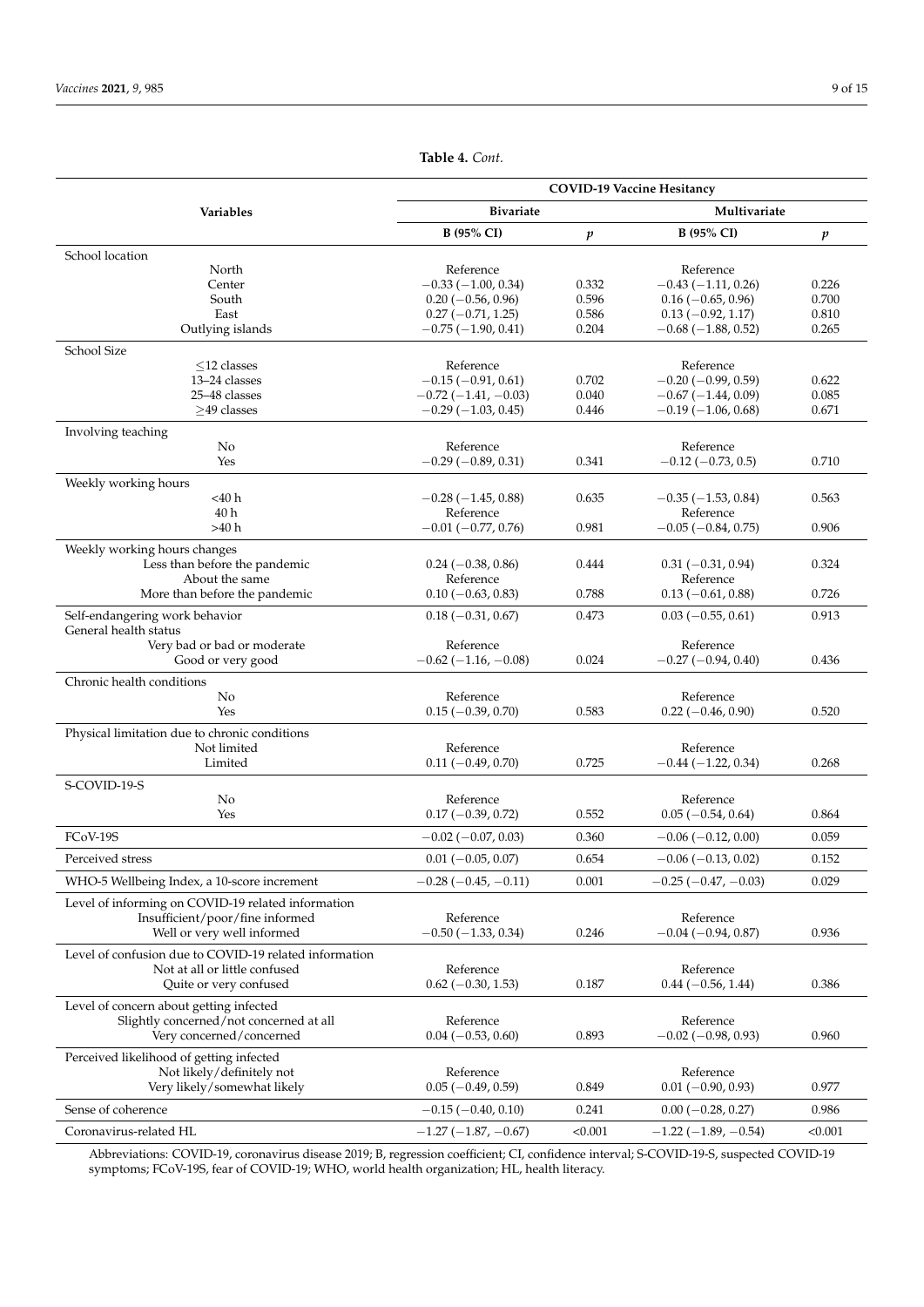# **4. Discussion**

The HLS-COVID-Q22 and COVID-19 Vaccine Hesitancy questionnaires were valid and reliable tools for assessing coronavirus-related health literacy and vaccine hesitancy in Taiwan during the pandemic. Both tools showed satisfactory construct validity [\[62\]](#page-14-8), convergent validity [\[63](#page-14-9)[,64\]](#page-14-10), and reliability [\[68\]](#page-14-14), and no floor or ceiling effect [\[65\]](#page-14-11).

A previous study showed that vaccine willingness was low in Taiwan due to the relatively safe status of COVID-19 infection [\[28\]](#page-13-18). However, in our study, the prevalence of vaccine acceptance was relatively high (95.6% "probably" and "definitely" take a COVID-19 vaccine if offered, Supplementary Material, Table S2). In addition, the overall COVID-19 vaccine hesitancy score in our study  $(11.2 \pm 2.7)$  was lower than that in a previous study  $(13.6 \pm 7.3)$  that used the same tool [\[13\]](#page-12-15). The difference might be accounted for by survey time, as our survey was conducted during the peak of the pandemic in Taiwan [\[69\]](#page-14-15). This also reflects a fact that the school principals (a very highly educated population with high socioeconomic status, as compared to the general population) might have a higher willingness to get a jab against COVID-19. In addition, a previous finding showing that schoolteachers were likely or very likely to accept a COVID-19 vaccine [\[36\]](#page-13-3).

In the current study, male principals had lower vaccine hesitancy scores than female respondents. This is consistent with previous studies' findings that vaccine hesitancy is higher in women [\[22](#page-12-21)[,36](#page-13-3)[,70\]](#page-14-16). This could be explained that women had more concerns about safety [\[71](#page-14-17)[,72\]](#page-14-18), and reproductive health [\[73\]](#page-14-19) during the pandemic. Inconsistently, in some countries, women were more likely to accept a vaccine (e.g., France, Germany, Sweden, and Russia) as they are gatekeepers for their family's health-related decisions, and with higher empathy levels for their family safety [\[15\]](#page-12-9). In addition, the principals of junior high schools had higher scores of vaccine hesitancy than those of primary schools in the current study. The finding provides evidence for the COVID-19 vaccine promotion strategies suggesting more attention to female and junior high school principals. The COVID-19 vaccine hesitancy in school principals could be influenced by socio-demographic and health beliefs as found in a previous study conducted on the schoolteachers [\[37\]](#page-13-4). Social and organizational factors were also found to have certain influences on the public's attitude toward vaccines [\[21\]](#page-12-17).

In our study, better general well-being was associated with lower COVID-19 vaccine hesitancy. A previous study showed that healthcare workers with depression had a lower likelihood of taking a COVID-19 vaccine [\[25\]](#page-12-19). In turn, when they took the vaccine, the vaccine hesitancy showed a negative impact on their mental health [\[74\]](#page-14-20). Fear of COVID-19 and perceived stress were not found to be associated with vaccine hesitancy in our study. In contrast, a previous study showed that fear and anxiety were associated with higher COVID-19 vaccine acceptance [\[75\]](#page-14-21). The perceived COVID-19 threat was not associated with vaccine hesitancy in the current study. However, a previous study showed that people who perceived a higher COVID-19 risk had a higher likelihood of willingness to vaccinate [\[28\]](#page-13-18). In addition, people with greater health concerns about COVID-19 had a lower hesitant level [\[70\]](#page-14-16).

In the present study, higher health literacy was strongly associated with lower COVID-19 vaccine hesitancy. In previous studies, the willingness to get a COVID-19 vaccine was determined by knowledge about coronavirus transmission [\[76\]](#page-14-22), and COVID-19 [\[77\]](#page-14-23). The ability to detect fake news and higher health literacy was associated with a higher likelihood of a COVID-19 vaccine acceptance [\[17\]](#page-12-11). Conspiracy beliefs and myths about the COVID-19 vaccine affect COVID-19 vaccination [\[78\]](#page-14-24). Therefore, to increase the willingness to get vaccinated against COVID-19, it is suggested to improve individuals' health literacy, and ability to detect fake news [\[17\]](#page-12-11), by addressing the source of information [\[79\]](#page-14-25), continuously providing reliable information, improving communication to address the root causes of mistrust, using a diverse range of policies and technologies [\[80\]](#page-15-0), optimizing the official communication in the context of vaccine misinformation [\[81\]](#page-15-1). It is also important to implement health literacy intervention on the individual, interpersonal, and organizational levels [\[82\]](#page-15-2), ideally facilitated by sustainable policy efforts both locally and nationally.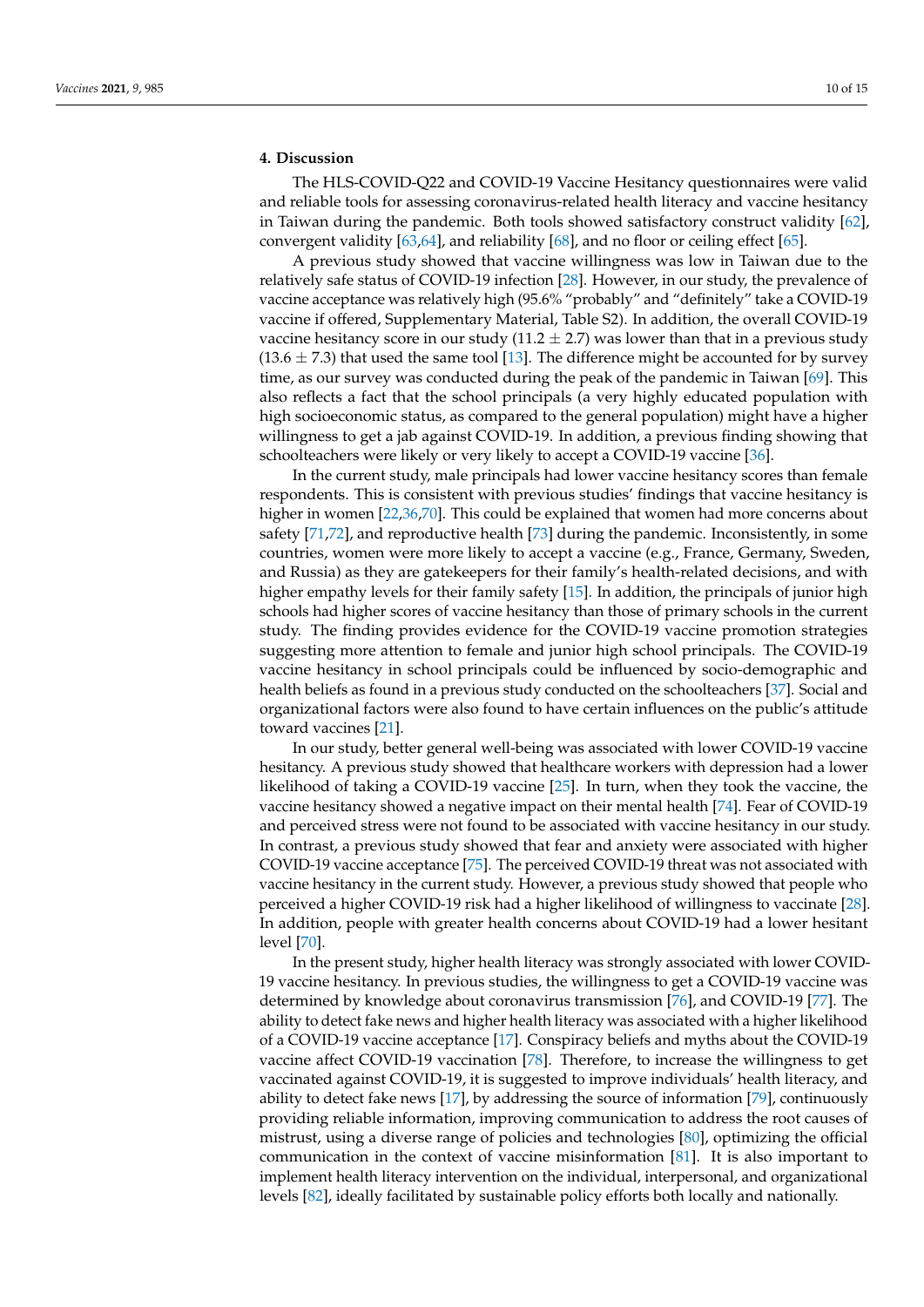The level of being informed or confused about COVID-19 information was not significantly associated with vaccine hesitancy in our study. This was similar to previous evidence such that transparently informing people of the vaccination limitations did not affect vaccination intentions [\[83\]](#page-15-3). In addition, the characteristics of different vaccines potentially influenced the attitudes of the public towards vaccine acceptance [\[21\]](#page-12-17). People hesitated to receive a COVID-19 vaccine because of other reasons, e.g., fears of injection [\[84\]](#page-15-4), or concerns about vaccine efficacy and fear of side effects [\[78\]](#page-14-24). Therefore, to increase the vaccination intentions, a simple message mentioning the vaccine efficacy is possibly influenced by context that might be helpful [\[85\]](#page-15-5). A simple "nudge" message could show the power to increase COVID-19 vaccine uptake [\[86](#page-15-6)[,87\]](#page-15-7).

Our study has some limitations. Firstly, this was a cross-sectional study in which the causal relationship cannot be generated. Secondly, the study was conducted during the peak of the pandemic in Taiwan [\[69\]](#page-14-15), the measurement of COVID-19 vaccine hesitancy may be biased. However, we collected data from different regions with different infection rates, and vaccine hesitancy was not significantly differed by school locations. Finally, the sample investigated was about 9.9% (387/3909) of total school principals that may affect the generalizability of findings. However, the study can raise the phenomena and provide immediate evidence for appropriate interventions.

#### **5. Conclusions**

The HLS-COVID-Q22 and Oxford COVID-19 Vaccine Hesitancy are valid and reliable instruments to measure coronavirus-related health literacy and vaccine hesitancy, respectively, among educational leaders. We found that male principals, those with better well-being, and higher health literacy had a lower level of vaccine hesitancy. Strategical interventions are suggested to improve the perception of school principals toward COVID-19 vaccine. These further influences behaviors of school teachers and students regarding vaccination which helps to contain the pandemic.

**Supplementary Materials:** The following are available online at [https://www.mdpi.com/article/10](https://www.mdpi.com/article/10.3390/vaccines9090985/s1) [.3390/vaccines9090985/s1,](https://www.mdpi.com/article/10.3390/vaccines9090985/s1) Table S1: The distribution of study sample and total school principals by school locations and types (*n* = 387), Table S2: The distribution of school principals by different COVID-19 vaccine hesitancy items (*n* = 387).

**Author Contributions:** Conceptualization, T.V.D., C.-Y.L., S.-C.C., Y.-K.H., O.O., K.D. and C.-F.L.; data curation, T.V.D., C.-Y.L., S.-C.C., Y.-K.H. and C.-F.L.; funding acquisition, C.-F.L.; investigation, T.V.D., C.-Y.L., S.-C.C., Y.-K.H., O.O., K.D. and C.-F.L.; methodology, T.V.D., C.-Y.L., S.-C.C., Y.-K.H., O.O., K.D. and C.-F.L.; project administration, C.-Y.L., S.-C.C. and C.-F.L.; resources, T.V.D., C.-Y.L., S.-C.C., Y.-K.H. and C.-F.L.; software, T.V.D. and C.-F.L.; supervision, T.V.D., O.O., K.D. and C.-F.L.; validation, T.V.D., C.-Y.L., S.-C.C., Y.-K.H., O.O., K.D. and C.-F.L.; visualization, T.V.D.; writing original draft, T.V.D. and C.-F.L.; writing—review & editing, T.V.D., C.-Y.L., S.-C.C., Y.-K.H., O.O., K.D. and C.-F.L. All authors have read and agreed to the published version of the manuscript.

**Funding:** This research was supported by the Ministry of Science and Technology, Taiwan (grant number: MOST 109-2410-H-142-004).

**Institutional Review Board Statement:** The study was conducted according to the guidelines of the Declaration of Helsinki, and approved by the Research Ethics Committee of National Chengchi University (IRB No. NCCU-REC-202106-I066).

**Informed Consent Statement:** The online informed consent was obtained from all subjects involved in the study.

**Data Availability Statement:** Data will be available on the reasonable request from the corresponding author.

**Acknowledgments:** The authors would like to thank the school principals who agreed and completed the survey, and the support from Associations of Primary and Secondary School Principals in Taiwan.

**Conflicts of Interest:** The authors declare no conflict of interest.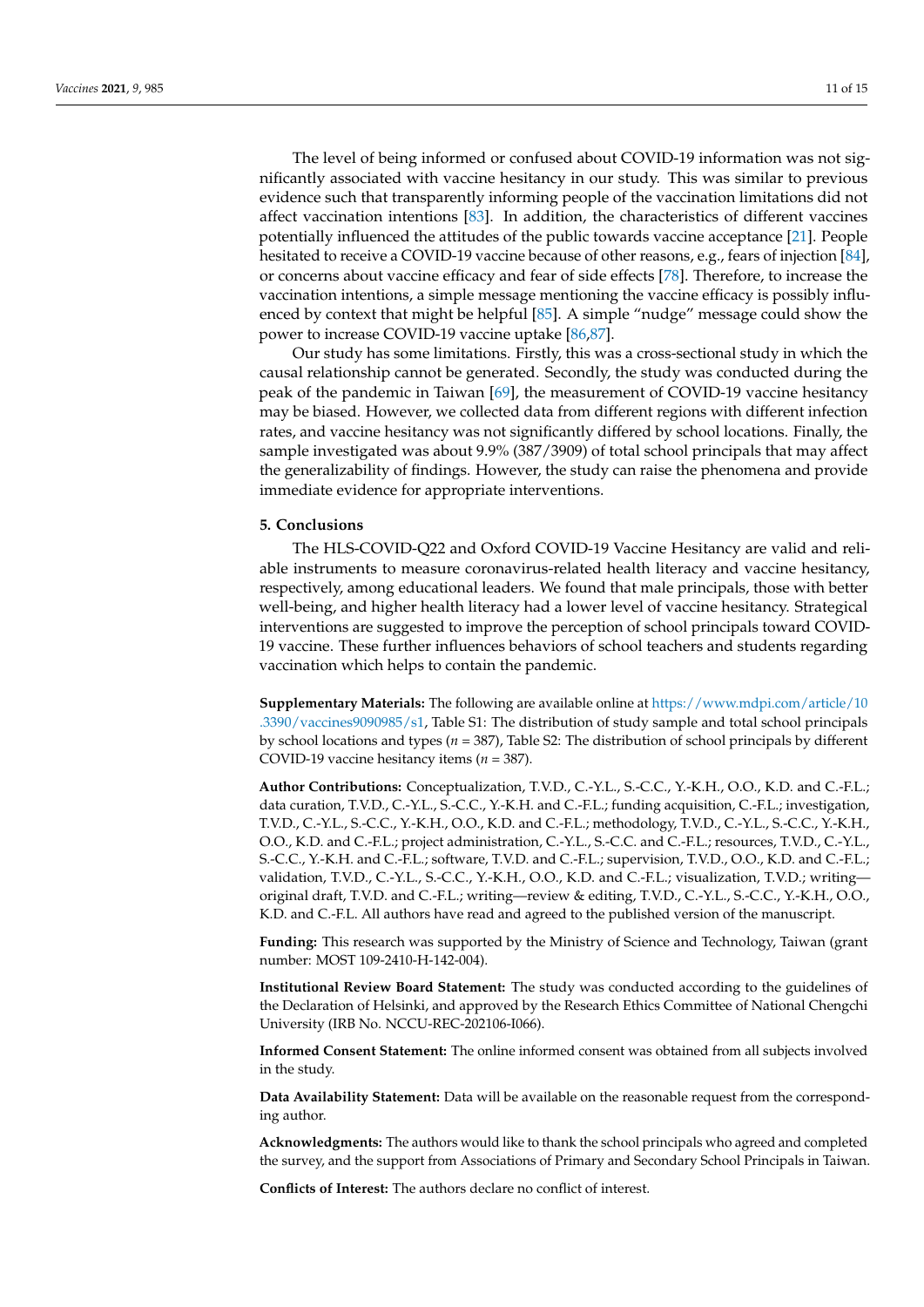# **References**

- <span id="page-12-0"></span>1. Castells, M.C.; Phillips, E.J. Maintaining safety with SARS-CoV-2 vaccines. *N. Engl. J. Med.* **2021**, *384*, 643–649. [\[CrossRef\]](http://doi.org/10.1056/NEJMra2035343)
- 2. Polack, F.P.; Thomas, S.J.; Kitchin, N.; Absalon, J.; Gurtman, A.; Lockhart, S.; Perez, J.L.; Pérez Marc, G.; Moreira, E.D.; Zerbini, C.; et al. Safety and Efficacy of the BNT162b2 mRNA COVID-19 Vaccine. *N. Engl. J. Med.* **2020**, *383*, 2603–2615. [\[CrossRef\]](http://doi.org/10.1056/NEJMoa2034577) [\[PubMed\]](http://www.ncbi.nlm.nih.gov/pubmed/33301246)
- 3. WHO. COVID-19 Vaccine Tracker and Landscape. Available online: [https://www.who.int/publications/m/item/draft](https://www.who.int/publications/m/item/draft-landscape-of-covid-19-candidate-vaccines)[landscape-of-covid-19-candidate-vaccines](https://www.who.int/publications/m/item/draft-landscape-of-covid-19-candidate-vaccines) (accessed on 17 August 2021).
- <span id="page-12-1"></span>4. WHO and Cochrane. The COVID-NMA Initiative. A Living Mapping and Living Systematic Review of COVID-19 Trials. Available online: <https://covid-nma.com/vaccines/mapping/> (accessed on 23 July 2021).
- <span id="page-12-2"></span>5. Krammer, F. SARS-CoV-2 vaccines in development. *Nature* **2020**, *586*, 516–527. [\[CrossRef\]](http://doi.org/10.1038/s41586-020-2798-3) [\[PubMed\]](http://www.ncbi.nlm.nih.gov/pubmed/32967006)
- <span id="page-12-3"></span>6. Kessels, R.; Luyten, J.; Tubeuf, S. Willingness to get vaccinated against COVID-19 and attitudes toward vaccination in general. *Vaccine* **2021**, *39*, 4716–4722. [\[CrossRef\]](http://doi.org/10.1016/j.vaccine.2021.05.069) [\[PubMed\]](http://www.ncbi.nlm.nih.gov/pubmed/34119349)
- <span id="page-12-4"></span>7. Odone, A.; Dallagiacoma, G.; Frascella, B.; Signorelli, C.; Leask, J. Current understandings of the impact of mandatory vaccination laws in Europe. *Expert Rev. Vaccines* **2021**, *20*, 559–575. [\[CrossRef\]](http://doi.org/10.1080/14760584.2021.1912603)
- <span id="page-12-5"></span>8. Dror, A.A.; Eisenbach, N.; Taiber, S.; Morozov, N.G.; Mizrachi, M.; Zigron, A.; Srouji, S.; Sela, E. Vaccine hesitancy: The next challenge in the fight against COVID-19. *Eur. J. Epidemiol.* **2020**, *35*, 775–779. [\[CrossRef\]](http://doi.org/10.1007/s10654-020-00671-y)
- 9. Troiano, G.; Nardi, A. Vaccine hesitancy in the era of COVID-19. *Public Health* **2021**, *194*, 245–251. [\[CrossRef\]](http://doi.org/10.1016/j.puhe.2021.02.025)
- <span id="page-12-16"></span>10. Sallam, M. COVID-19 vaccine hesitancy worldwide: A concise systematic review of vaccine acceptance rates. *Vaccines* **2021**, *9*, 160. [\[CrossRef\]](http://doi.org/10.3390/vaccines9020160)
- <span id="page-12-6"></span>11. Paul, E.; Steptoe, A.; Fancourt, D. Attitudes towards vaccines and intention to vaccinate against COVID-19: Implications for public health communications. *Lancet Reg. Health Eur.* **2021**, *1*, 100012. [\[CrossRef\]](http://doi.org/10.1016/j.lanepe.2020.100012)
- <span id="page-12-7"></span>12. Freeman, D.; Loe, B.S.; Yu, L.M.; Freeman, J.; Chadwick, A.; Vaccari, C.; Shanyinde, M.; Harris, V.; Waite, F.; Rosebrock, L.; et al. Effects of different types of written vaccination information on COVID-19 vaccine hesitancy in the UK (OCEANS-III): A singleblind, parallel-group, randomised controlled trial. *Lancet Public Health* **2021**, *6*, e416–e427. [\[CrossRef\]](http://doi.org/10.1016/S2468-2667(21)00096-7)
- <span id="page-12-15"></span>13. Freeman, D.; Loe, B.S.; Chadwick, A.; Vaccari, C.; Waite, F.; Rosebrock, L.; Jenner, L.; Petit, A.; Lewandowsky, S.; Vanderslott, S.; et al. COVID-19 vaccine hesitancy in the UK: The Oxford coronavirus explanations, attitudes, and narratives survey (Oceans) II. *Psychol. Med.* **2020**, 1–15. [\[CrossRef\]](http://doi.org/10.1017/S0033291720005188)
- <span id="page-12-8"></span>14. Lazarus, J.V.; Ratzan, S.C.; Palayew, A.; Gostin, L.O.; Larson, H.J.; Rabin, K.; Kimball, S.; El-Mohandes, A. A global survey of potential acceptance of a COVID-19 vaccine. *Nat. Med.* **2021**, *27*, 225–228. [\[CrossRef\]](http://doi.org/10.1038/s41591-020-1124-9) [\[PubMed\]](http://www.ncbi.nlm.nih.gov/pubmed/33082575)
- <span id="page-12-9"></span>15. Lazarus, J.V.; Wyka, K.; Rauh, L.; Rabin, K.; Ratzan, S.; Gostin, L.O.; Larson, H.J.; El-Mohandes, A. Hesitant or not? The association of age, gender, and education with potential acceptance of a COVID-19 vaccine: A country-level analysis. *J. Health Commun.* **2020**, *25*, 799–807. [\[CrossRef\]](http://doi.org/10.1080/10810730.2020.1868630) [\[PubMed\]](http://www.ncbi.nlm.nih.gov/pubmed/33719881)
- <span id="page-12-10"></span>16. Schernhammer, E.; Weitzer, J.; Laubichler, M.D.; Birmann, B.M.; Bertau, M.; Zenk, L.; Caniglia, G.; Jäger, C.C.; Steiner, G. Correlates of COVID-19 vaccine hesitancy in Austria: Trust and the government. *J. Public Health* **2021**, fdab122. [\[CrossRef\]](http://doi.org/10.1093/pubmed/fdab122) [\[PubMed\]](http://www.ncbi.nlm.nih.gov/pubmed/33948665)
- <span id="page-12-11"></span>17. Montagni, I.; Ouazzani-Touhami, K.; Mebarki, A.; Texier, N.; Schück, S.; Tzourio, C. Acceptance of a COVID-19 vaccine is associated with ability to detect fake news and health literacy. *J. Public Health* **2021**, fdab028. [\[CrossRef\]](http://doi.org/10.1093/pubmed/fdab028)
- <span id="page-12-12"></span>18. Chong, Y.Y.; Cheng, H.Y.; Chan, H.Y.L.; Chien, W.T.; Wong, S.Y.S. COVID-19 pandemic, infodemic and the role of eHealth literacy. *Int. J. Nurs. Stud.* **2020**, *108*, 103644. [\[CrossRef\]](http://doi.org/10.1016/j.ijnurstu.2020.103644)
- <span id="page-12-13"></span>19. Paakkari, L.; Okan, O. COVID-19: Health literacy is an underestimated problem. *Lancet Public Health* **2020**, *5*, e249–e250. [\[CrossRef\]](http://doi.org/10.1016/S2468-2667(20)30086-4)
- <span id="page-12-14"></span>20. Okan, O.; Bollweg, T.M.; Berens, E.-M.; Hurrelmann, K.; Bauer, U.; Schaeffer, D. Coronavirus-related health literacy: A crosssectional study in adults during the COVID-19 infodemic in Germany. *Int. J. Environ. Res. Public Health* **2020**, *17*, 5503. [\[CrossRef\]](http://doi.org/10.3390/ijerph17155503)
- <span id="page-12-17"></span>21. Al-Jayyousi, G.F.; Sherbash, M.A.M.; Ali, L.A.M.; El-Heneidy, A.; Alhussaini, N.W.Z.; Elhassan, M.E.A.; Nazzal, M.A. Factors influencing public attitudes towards COVID-19 vaccination: A scoping review informed by the socio-ecological model. *Vaccines* **2021**, *9*, 548. [\[CrossRef\]](http://doi.org/10.3390/vaccines9060548)
- <span id="page-12-21"></span>22. Robertson, E.; Reeve, K.S.; Niedzwiedz, C.L.; Moore, J.; Blake, M.; Green, M.; Katikireddi, S.V.; Benzeval, M.J. Predictors of COVID-19 vaccine hesitancy in the UK household longitudinal study. *Brain Behav. Immun.* **2021**, *94*, 41–50. [\[CrossRef\]](http://doi.org/10.1016/j.bbi.2021.03.008)
- <span id="page-12-20"></span>23. Khubchandani, J.; Sharma, S.; Price, J.H.; Wiblishauser, M.J.; Sharma, M.; Webb, F.J. COVID-19 vaccination hesitancy in the United States: A rapid aational assessment. *J. Community Health* **2021**, *46*, 270–277. [\[CrossRef\]](http://doi.org/10.1007/s10900-020-00958-x)
- <span id="page-12-18"></span>24. Liu, T.; He, Z.; Huang, J.; Yan, N.; Chen, Q.; Huang, F.; Zhang, Y.; Akinwunmi, O.M.; Akinwunmi, B.O.; Zhang, C.J.P.; et al. A Comparison of Vaccine Hesitancy of COVID-19 Vaccination in China and the United States. *Vaccines* **2021**, *9*, 649. [\[CrossRef\]](http://doi.org/10.3390/vaccines9060649)
- <span id="page-12-19"></span>25. Szmyd, B.; Karuga, F.F.; Bartoszek, A.; Staniecka, K.; Siwecka, N.; Bartoszek, A.; Błaszczyk, M.; Radek, M. Attitude and behaviors towards SARS-CoV-2 vaccination among healthcare Workers: A cross-sectional study from Poland. *Vaccines* **2021**, *9*, 218. [\[CrossRef\]](http://doi.org/10.3390/vaccines9030218)
- 26. Elhadi, M.; Alsoufi, A.; Alhadi, A.; Hmeida, A.; Alshareea, E.; Dokali, M.; Abodabos, S.; Alsadiq, O.; Abdelkabir, M.; Ashini, A.; et al. Knowledge, attitude, and acceptance of healthcare workers and the public regarding the COVID-19 vaccine: A cross-sectional study. *BMC Public Health* **2021**, *21*, 955. [\[CrossRef\]](http://doi.org/10.1186/s12889-021-10987-3)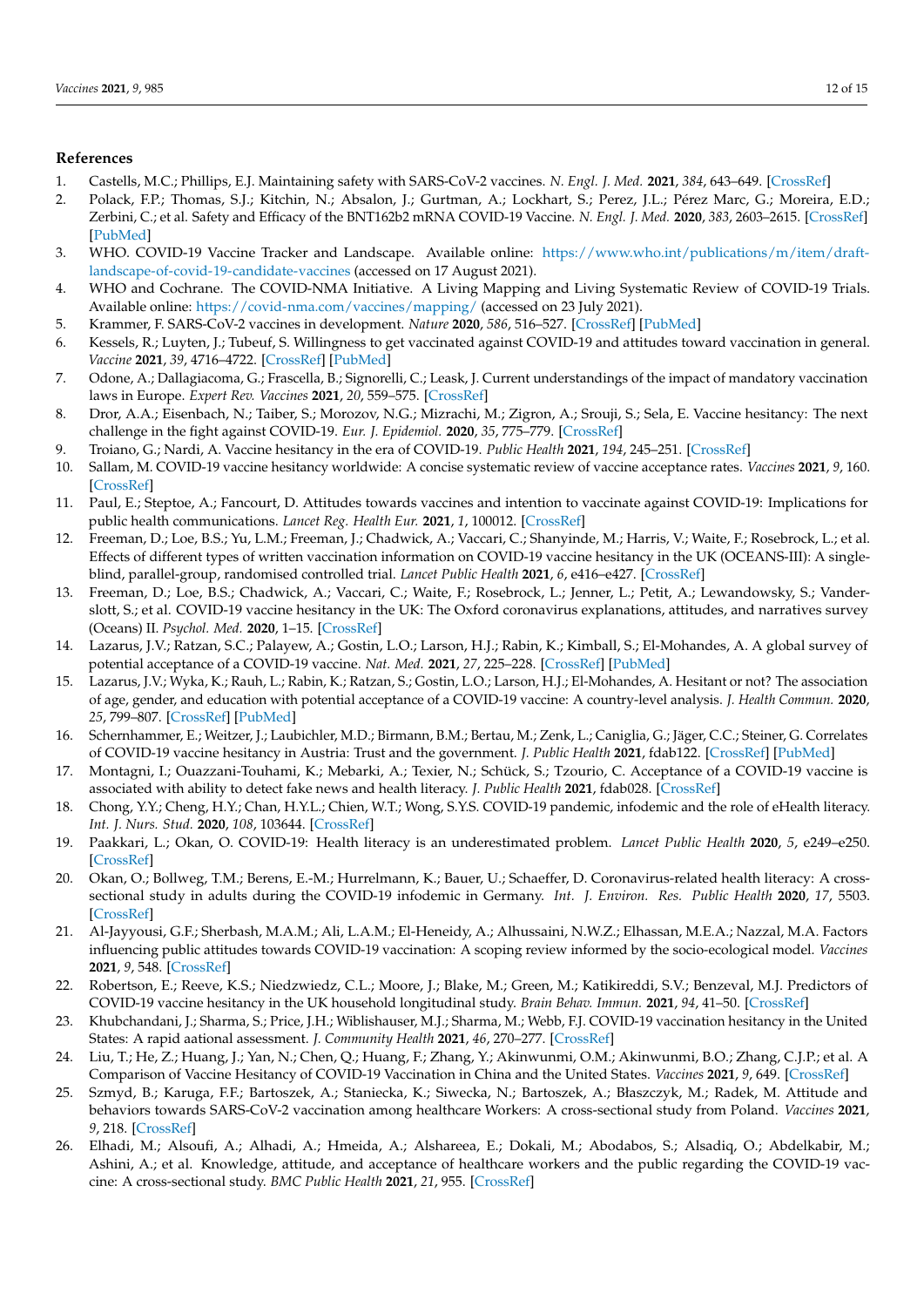- 27. Gagneux-Brunon, A.; Detoc, M.; Bruel, S.; Tardy, B.; Rozaire, O.; Frappe, P.; Botelho-Nevers, E. Intention to get vaccinations against COVID-19 in French healthcare workers during the first pandemic wave: A cross-sectional survey. *J. Hosp. Infect.* **2021**, *108*, 168–173. [\[CrossRef\]](http://doi.org/10.1016/j.jhin.2020.11.020)
- <span id="page-13-18"></span>28. Kukreti, S.; Lu, M.Y.; Lin, Y.H.; Strong, C.; Lin, C.Y.; Ko, N.Y.; Chen, P.L.; Ko, W.C. Willingness of Taiwan's healthcare workers and outpatients to vaccinate against COVID-19 during a period without community outbreaks. *Vaccines* **2021**, *9*, 246. [\[CrossRef\]](http://doi.org/10.3390/vaccines9030246) [\[PubMed\]](http://www.ncbi.nlm.nih.gov/pubmed/33808950)
- 29. Chew, N.W.S.; Cheong, C.; Kong, G.; Phua, K.; Ngiam, J.N.; Tan, B.Y.Q.; Wang, B.; Hao, F.; Tan, W.; Han, X.; et al. An Asia-Pacific study on healthcare workers' perceptions of, and willingness to receive, the COVID-19 vaccination. *Int. J. Infect. Dis.* **2021**, *106*, 52–60. [\[CrossRef\]](http://doi.org/10.1016/j.ijid.2021.03.069) [\[PubMed\]](http://www.ncbi.nlm.nih.gov/pubmed/33781902)
- <span id="page-13-0"></span>30. Biswas, N.; Mustapha, T.; Khubchandani, J.; Price, J.H. The Nature and extent of COVID-19 vaccination hesitancy in healthcare workers. *J. Community Health* **2021**, 1–8. [\[CrossRef\]](http://doi.org/10.1007/s10900-021-00984-3)
- <span id="page-13-1"></span>31. Kelekar, A.K.; Lucia, V.C.; Afonso, N.M.; Mascarenhas, A.K. COVID-19 vaccine acceptance and hesitancy among dental and medical students. *J. Am. Dent. Assoc.* **2021**, *152*, 596–603. [\[CrossRef\]](http://doi.org/10.1016/j.adaj.2021.03.006) [\[PubMed\]](http://www.ncbi.nlm.nih.gov/pubmed/34030867)
- 32. Mascarenhas, A.K.; Lucia, V.C.; Kelekar, A.; Afonso, N.M. Dental students' attitudes and hesitancy toward COVID-19 vaccine. *J. Dent. Educ.* **2021**. [\[CrossRef\]](http://doi.org/10.1002/jdd.12632) [\[PubMed\]](http://www.ncbi.nlm.nih.gov/pubmed/33913152)
- 33. Jain, J.; Saurabh, S.; Kumar, P.; Verma, M.K.; Goel, A.D.; Gupta, M.K.; Bhardwaj, P.; Raghav, P.R. COVID-19 vaccine hesitancy among medical students in India. *Epidemiol. Infect.* **2021**, *149*, e132. [\[CrossRef\]](http://doi.org/10.1017/S0950268821001205)
- 34. Tavolacci, M.P.; Dechelotte, P.; Ladner, J. COVID-19 vaccine acceptance, hesitancy, and resistancy among university students in France. *Vaccines* **2021**, *9*, 654. [\[CrossRef\]](http://doi.org/10.3390/vaccines9060654) [\[PubMed\]](http://www.ncbi.nlm.nih.gov/pubmed/34203847)
- <span id="page-13-2"></span>35. Lucia, V.C.; Kelekar, A.; Afonso, N.M. COVID-19 vaccine hesitancy among medical students. *J. Public Health* **2020**, fdaa230. [\[CrossRef\]](http://doi.org/10.1093/pubmed/fdaa230)
- <span id="page-13-3"></span>36. Racey, C.S.; Donken, R.; Porter, I.; Albert, A.; Bettinger, J.A.; Mark, J.; Bonifacio, L.; Dawar, M.; Gagel, M.; Kling, R.; et al. Intentions of public school teachers in British Columbia, Canada to receive a COVID-19 vaccine. *Vaccine X* **2021**, *8*, 100106. [\[CrossRef\]](http://doi.org/10.1016/j.jvacx.2021.100106) [\[PubMed\]](http://www.ncbi.nlm.nih.gov/pubmed/34222854)
- <span id="page-13-4"></span>37. Handebo, S.; Wolde, M.; Shitu, K.; Kassie, A. Determinant of intention to receive COVID-19 vaccine among school teachers in Gondar City, Northwest Ethiopia. *PLoS ONE* **2021**, *16*, e0253499. [\[CrossRef\]](http://doi.org/10.1371/journal.pone.0253499) [\[PubMed\]](http://www.ncbi.nlm.nih.gov/pubmed/34166399)
- <span id="page-13-5"></span>38. COVID-HL Consortium; COVID-HL Network. The COVID-HL School Survey. Available online: [https://covid-hl.eu/research/](https://covid-hl.eu/research/school-survey/) [school-survey/](https://covid-hl.eu/research/school-survey/) (accessed on 15 June 2021).
- <span id="page-13-6"></span>39. Faul, F.; Erdfelder, E.; Lang, A.-G.; Buchner, A. G\* Power 3: A flexible statistical power analysis program for the social, behavioral, and biomedical sciences. *Behav. Res. Methods* **2007**, *39*, 175–191. [\[CrossRef\]](http://doi.org/10.3758/BF03193146)
- <span id="page-13-7"></span>40. Pan, W.-C. *2021–2022 Education in Taiwan*; Department of Statistics, Ministry of Education: Taipei, Taiwan, 2021; p. 43. Available online: [https://stats.moe.gov.tw/files/ebook/Education\\_in\\_Taiwan/2021-2022\\_Education\\_in\\_Taiwan.pdf](https://stats.moe.gov.tw/files/ebook/Education_in_Taiwan/2021-2022_Education_in_Taiwan.pdf) (accessed on 15 June 2021).
- <span id="page-13-8"></span>41. Ministry of Education. The Regulation Regarding Facilities and Equipment for Primary and Junior High Schools. Available online: <https://edu.law.moe.gov.tw/LawContent.aspx?id=GL000314> (accessed on 24 July 2019).
- <span id="page-13-9"></span>42. Editorial. Overview of Novel Coronavirus (2019-nCoV). Available online: <https://bestpractice.bmj.com/topics/en-gb/3000165> (accessed on 10 February 2020).
- <span id="page-13-10"></span>43. Ahorsu, D.K.; Lin, C.Y.; Imani, V.; Saffari, M.; Griffiths, M.D.; Pakpour, A.H. The Fear of COVID-19 Scale: Development and initial validation. *Int. J. Ment. Health Addict.* **2020**, 1–9. [\[CrossRef\]](http://doi.org/10.1007/s11469-020-00270-8) [\[PubMed\]](http://www.ncbi.nlm.nih.gov/pubmed/32226353)
- <span id="page-13-11"></span>44. Lin, C.Y.; Hou, W.L.; Mamun, M.A.; Aparecido da Silva, J.; Broche-Pérez, Y.; Ullah, I.; Masuyama, A.; Wakashima, K.; Mailliez, M.; Carre, A.; et al. Fear of COVID-19 Scale (FCV-19S) across countries: Measurement invariance issues. *Nurs. Open* **2021**, *8*, 1892–1908. [\[CrossRef\]](http://doi.org/10.1002/nop2.855) [\[PubMed\]](http://www.ncbi.nlm.nih.gov/pubmed/33745219)
- 45. Chang, K.C.; Hou, W.L.; Pakpour, A.H.; Lin, C.Y.; Griffiths, M.D. Psychometric testing of three COVID-19-related scales among people with mental illness. *Int. J. Ment. Health Addict.* **2020**, 1–13. [\[CrossRef\]](http://doi.org/10.1007/s11469-020-00361-6)
- <span id="page-13-12"></span>46. Pakpour, A.H.; Griffiths, M.D.; Chang, K.C.; Chen, Y.P.; Kuo, Y.J.; Lin, C.Y. Assessing the fear of COVID-19 among different populations: A response to Ransing et al. (2020). *Brain Behav. Immun.* **2020**, *89*, 524–525. [\[CrossRef\]](http://doi.org/10.1016/j.bbi.2020.06.006) [\[PubMed\]](http://www.ncbi.nlm.nih.gov/pubmed/32512132)
- <span id="page-13-13"></span>47. Roberti, J.W.; Harrington, L.N.; Storch, E.A. Further psychometric support for the 10-Item version of the Perceived Stress Scale. *J. Coll. Couns.* **2006**, *9*, 135–147. [\[CrossRef\]](http://doi.org/10.1002/j.2161-1882.2006.tb00100.x)
- 48. Lee, E.H.; Chung, B.Y.; Suh, C.H.; Jung, J.Y. Korean versions of the Perceived Stress Scale (PSS-14, 10 and 4): Psychometric evaluation in patients with chronic disease. *Scand. J. Caring Sci.* **2015**, *29*, 183–192. [\[CrossRef\]](http://doi.org/10.1111/scs.12131) [\[PubMed\]](http://www.ncbi.nlm.nih.gov/pubmed/24660854)
- <span id="page-13-14"></span>49. Makhubela, M. Assessing psychological stress in South African university students: Measurement validity of the perceived stress scale (PSS-10) in diverse populations. *Curr. Psychol.* **2020**. [\[CrossRef\]](http://doi.org/10.1007/s12144-020-00784-3)
- <span id="page-13-15"></span>50. Chang, P.Y.; Chang, T.H.; Yu, J.M. Perceived stress and social support needs among primary family caregivers of ICU patients in Taiwan. *Heart Lung* **2021**, *50*, 491–498. [\[CrossRef\]](http://doi.org/10.1016/j.hrtlng.2021.03.001) [\[PubMed\]](http://www.ncbi.nlm.nih.gov/pubmed/33831701)
- <span id="page-13-16"></span>51. Chiu, Y.H.; Lu, F.J.; Lin, J.H.; Nien, C.L.; Hsu, Y.W.; Liu, H.Y. Psychometric properties of the Perceived Stress Scale (PSS): Measurement invariance between athletes and non-athletes and construct validity. *PeerJ* **2016**, *4*, e2790. [\[CrossRef\]](http://doi.org/10.7717/peerj.2790) [\[PubMed\]](http://www.ncbi.nlm.nih.gov/pubmed/27994983)
- <span id="page-13-17"></span>52. Kuo, F.L.; Yang, P.H.; Hsu, H.T.; Su, C.Y.; Chen, C.H.; Yeh, I.J.; Wu, Y.H.; Chen, L.C. Survey on perceived work stress and its influencing factors among hospital staff during the COVID-19 pandemic in Taiwan. *Kaohsiung J. Med. Sci.* **2020**, *36*, 944–952. [\[CrossRef\]](http://doi.org/10.1002/kjm2.12294) [\[PubMed\]](http://www.ncbi.nlm.nih.gov/pubmed/32815248)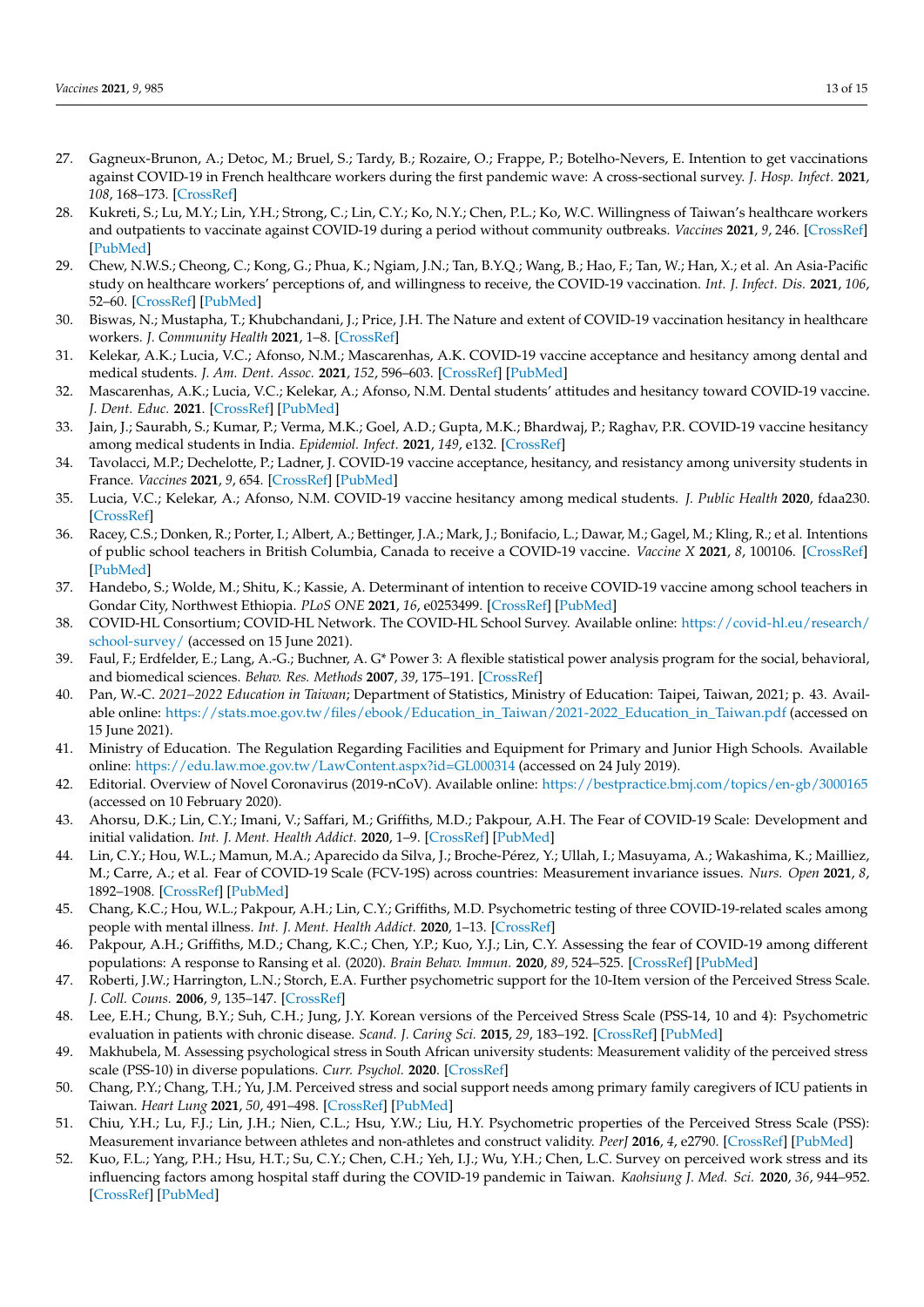- <span id="page-14-0"></span>53. Topp, C.W.; Østergaard, S.D.; Søndergaard, S.; Bech, P. The WHO-5 Well-Being Index: A systematic review of the literature. *Psychother. Psychosom.* **2015**, *84*, 167–176. [\[CrossRef\]](http://doi.org/10.1159/000376585) [\[PubMed\]](http://www.ncbi.nlm.nih.gov/pubmed/25831962)
- <span id="page-14-1"></span>54. Sischka, P.E.; Costa, A.P.; Steffgen, G.; Schmidt, A.F. The WHO-5 well-being index—Validation based on item response theory and the analysis of measurement invariance across 35 countries. *J. Affect. Disord. Rep.* **2020**, *1*, 100020. [\[CrossRef\]](http://doi.org/10.1016/j.jadr.2020.100020)
- <span id="page-14-2"></span>55. Wu, S.F. Rapid screening of psychological well-being of patients with chronic illness: Reliability and validity test on WHO-5 and PHQ-9 scales. *Depress. Res. Treat.* **2014**, *2014*, 239490. [\[CrossRef\]](http://doi.org/10.1155/2014/239490)
- 56. Wang, C.P.; Lu, Y.C.; Hung, W.C.; Tsai, I.T.; Chang, Y.H.; Hu, D.W.; Hsu, C.C.; Wu, C.C.; Wei, C.T.; Chung, F.M.; et al. Interrelationship of risk factors and pathways associated with chronic kidney disease in patients with type 2 diabetes mellitus: A structural equation modelling analysis. *Public Health* **2021**, *190*, 135–144. [\[CrossRef\]](http://doi.org/10.1016/j.puhe.2020.02.007)
- <span id="page-14-3"></span>57. Wu, Y.C.; Kornelius, E.; Yang, Y.S.; Chen, Y.F.; Huang, C.N. An educational intervention using steno balance cards to improve glycemic control in patients with poorly controlled type 2 diabetes mellitus. *J. Nurs. Res.* **2019**, *27*, 1–7. [\[CrossRef\]](http://doi.org/10.1097/jnr.0000000000000275)
- <span id="page-14-4"></span>58. Vogt, K.; Jenny, G.J.; Bauer, G.F. Comprehensibility, manageability and meaningfulness at work: Construct validity of a scale measuring work-related sense of coherence. *SA J. Ind. Psychol.* **2013**, *39*, 1–8. [\[CrossRef\]](http://doi.org/10.4102/sajip.v39i1.1111)
- <span id="page-14-5"></span>59. Leung, A.Y.M.; Parial, L.L.; Tolabing, M.C.; Sim, T.; Mo, P.; Okan, O.; Dadaczynski, K. Sense of coherence mediates the relationship between digital health literacy and anxiety about the future in aging population during the COVID-19 pandemic: A path analysis. *Aging Ment. Health* **2021**, 1–10. [\[CrossRef\]](http://doi.org/10.1080/13607863.2020.1870206)
- <span id="page-14-6"></span>60. Willem, S.; Melanie, R.; Jon, A.K.; Eric, M.S. Comparing questions with agree/disagree response options to questions with item-specific response options. *Surv. Res. Methods* **2010**, *4*, 61–79.
- <span id="page-14-7"></span>61. Doane, D.P.; Seward, L.E. Measuring skewness: A forgotten statistic? *J. Stat. Educ.* **2011**, *19*, 1–18. [\[CrossRef\]](http://doi.org/10.1080/10691898.2011.11889611)
- <span id="page-14-8"></span>62. Field, A. *Discovering Statistics Using IBM SPSS Statistics*, 4th ed.; Sage: London, UK, 2013.
- <span id="page-14-9"></span>63. Duong, T.V.; Aringazina, A.; Baisunova, G.; Nurjanah, N.; Pham, T.V.; Pham, K.M.; Truong, T.Q.; Nguyen, K.T.; Oo, W.M.; Su, T.T.; et al. Development and validation of a new short-form health literacy instrument (HLS-SF12) for the general public in six Asian countries. *Health Lit. Res. Pract.* **2019**, *3*, e91–e102. [\[CrossRef\]](http://doi.org/10.3928/24748307-20190225-01)
- <span id="page-14-10"></span>64. Duong, T.V.; Nguyen, T.T.P.; Pham, K.M.; Nguyen, K.T.; Giap, M.H.; Tran, T.D.X.; Nguyen, C.X.; Yang, S.-H.; Su, C.-T. Validation of the short-form health literacy questionnaire (HLS-SF12) and its determinants among people living in rural areas in Vietnam. *Int. J. Environ. Res. Public Health* **2019**, *16*, 3346. [\[CrossRef\]](http://doi.org/10.3390/ijerph16183346) [\[PubMed\]](http://www.ncbi.nlm.nih.gov/pubmed/31514271)
- <span id="page-14-11"></span>65. Terwee, C.B.; Bot, S.D.M.; de Boer, M.R.; van der Windt, D.A.W.M.; Knol, D.L.; Dekker, J.; Bouter, L.M.; de Vet, H.C.W. Quality criteria were proposed for measurement properties of health status questionnaires. *J. Clin. Epidemiol.* **2007**, *60*, 34–42. [\[CrossRef\]](http://doi.org/10.1016/j.jclinepi.2006.03.012) [\[PubMed\]](http://www.ncbi.nlm.nih.gov/pubmed/17161752)
- <span id="page-14-12"></span>66. Cronbach, L.J.; Shavelson, R.J. My current thoughts on coefficient alpha and successor procedures. *Educ. Psychol. Meas.* **2004**, *64*, 391–418. [\[CrossRef\]](http://doi.org/10.1177/0013164404266386)
- <span id="page-14-13"></span>67. Maldonado, G.; Greenland, S. Simulation study of confounder-selection strategies. *Am. J. Epidemiol.* **1993**, *138*, 923–936. [\[CrossRef\]](http://doi.org/10.1093/oxfordjournals.aje.a116813)
- <span id="page-14-14"></span>68. Tavakol, M.; Dennick, R. Making sense of Cronbach's alpha. *Int. J. Med. Educ.* **2011**, *2*, 53–55. [\[CrossRef\]](http://doi.org/10.5116/ijme.4dfb.8dfd)
- <span id="page-14-15"></span>69. Taiwan Centers for Disease Control. Attention COVID-19. Available online: <https://www.cdc.gov.tw/En> (accessed on 17 July 2021).
- <span id="page-14-16"></span>70. Stojanovic, J.; Boucher, V.G.; Gagne, M.; Gupta, S.; Joyal-Desmarais, K.; Paduano, S.; Aburub, A.S.; Sheinfeld Gorin, S.N.; Kassianos, A.P.; Ribeiro, P.A.B.; et al. Global trends and correlates of COVID-19 vaccination hesitancy: Findings from the iCARE study. *Vaccines* **2021**, *9*, 661. [\[CrossRef\]](http://doi.org/10.3390/vaccines9060661) [\[PubMed\]](http://www.ncbi.nlm.nih.gov/pubmed/34204379)
- <span id="page-14-17"></span>71. Qiu, X.; Bailey, H.; Thorne, C. Barriers and facilitators associated with vaccine acceptance and uptake among pregnant women in high income countries: A mini-review. *Front. Immunol.* **2021**, *12*, 626717. [\[CrossRef\]](http://doi.org/10.3389/fimmu.2021.626717)
- <span id="page-14-18"></span>72. Elgendy, M.O.; Abdelrahim, M.E.A. Public awareness about coronavirus vaccine, vaccine acceptance, and hesitancy. *J. Med. Virol.* **2021**. [\[CrossRef\]](http://doi.org/10.1002/jmv.27199) [\[PubMed\]](http://www.ncbi.nlm.nih.gov/pubmed/34255346)
- <span id="page-14-19"></span>73. Yilmaz, S.; Çolak, F.; Yilmaz, E.; Ak, R.; Hökenek, N.M.; Altıntaş, M.M. Vaccine hesitancy of healthcare workers: Another challenge in the fight against COVID-19 in Istanbul. *Disaster Med. Public Health Prep.* **2021**, 1–18. [\[CrossRef\]](http://doi.org/10.1017/dmp.2021.257)
- <span id="page-14-20"></span>74. Palgi, Y.; Bergman, Y.S.; Ben-David, B.; Bodner, E. No psychological vaccination: Vaccine hesitancy is associated with negative psychiatric outcomes among Israelis who received COVID-19 vaccination. *J. Affect. Disord.* **2021**, *287*, 352–353. [\[CrossRef\]](http://doi.org/10.1016/j.jad.2021.03.064)
- <span id="page-14-21"></span>75. Bendau, A.; Plag, J.; Petzold, M.B.; Ströhle, A. COVID-19 vaccine hesitancy and related fears and anxiety. *Int. Immunopharmacol.* **2021**, *97*, 107724. [\[CrossRef\]](http://doi.org/10.1016/j.intimp.2021.107724)
- <span id="page-14-22"></span>76. Luk, T.T.; Zhao, S.; Wu, Y.; Wong, J.Y.; Wang, M.P.; Lam, T.H. Prevalence and determinants of SARS-CoV-2 vaccine hesitancy in Hong Kong: A population-based survey. *Vaccine* **2021**, *39*, 3602–3607. [\[CrossRef\]](http://doi.org/10.1016/j.vaccine.2021.05.036)
- <span id="page-14-23"></span>77. Huynh, G.; Nguyen, T.V.; Nguyen, D.D.; Lam, Q.M.; Pham, T.N.; Nguyen, H.T.N. Knowledge about COVID-19, beliefs and vaccination acceptance against COVID-19 among high-risk people in Ho Chi Minh city, Vietnam. *Infect. Drug Resist.* **2021**, *14*, 1773–1780. [\[CrossRef\]](http://doi.org/10.2147/IDR.S308446)
- <span id="page-14-24"></span>78. Mohamad, O.; Zamlout, A.; AlKhoury, N.; Mazloum, A.A.; Alsalkini, M.; Shaaban, R. Factors associated with the intention of Syrian adult population to accept COVID19 vaccination: A cross-sectional study. *BMC Public Health* **2021**, *21*, 1310. [\[CrossRef\]](http://doi.org/10.1186/s12889-021-11361-z)
- <span id="page-14-25"></span>79. Hashemi-Shahri, S.M.; Khammarnia, M.; Ansari-Moghaddam, A.; Setoodehzadeh, F.; Okati-Aliabad, H.; Peyvand, M. Sources of news as a necessity for improving community health literacy about COVID-19. *Med. J. Islam. Repub. Iran* **2020**, *34*, 453–455.